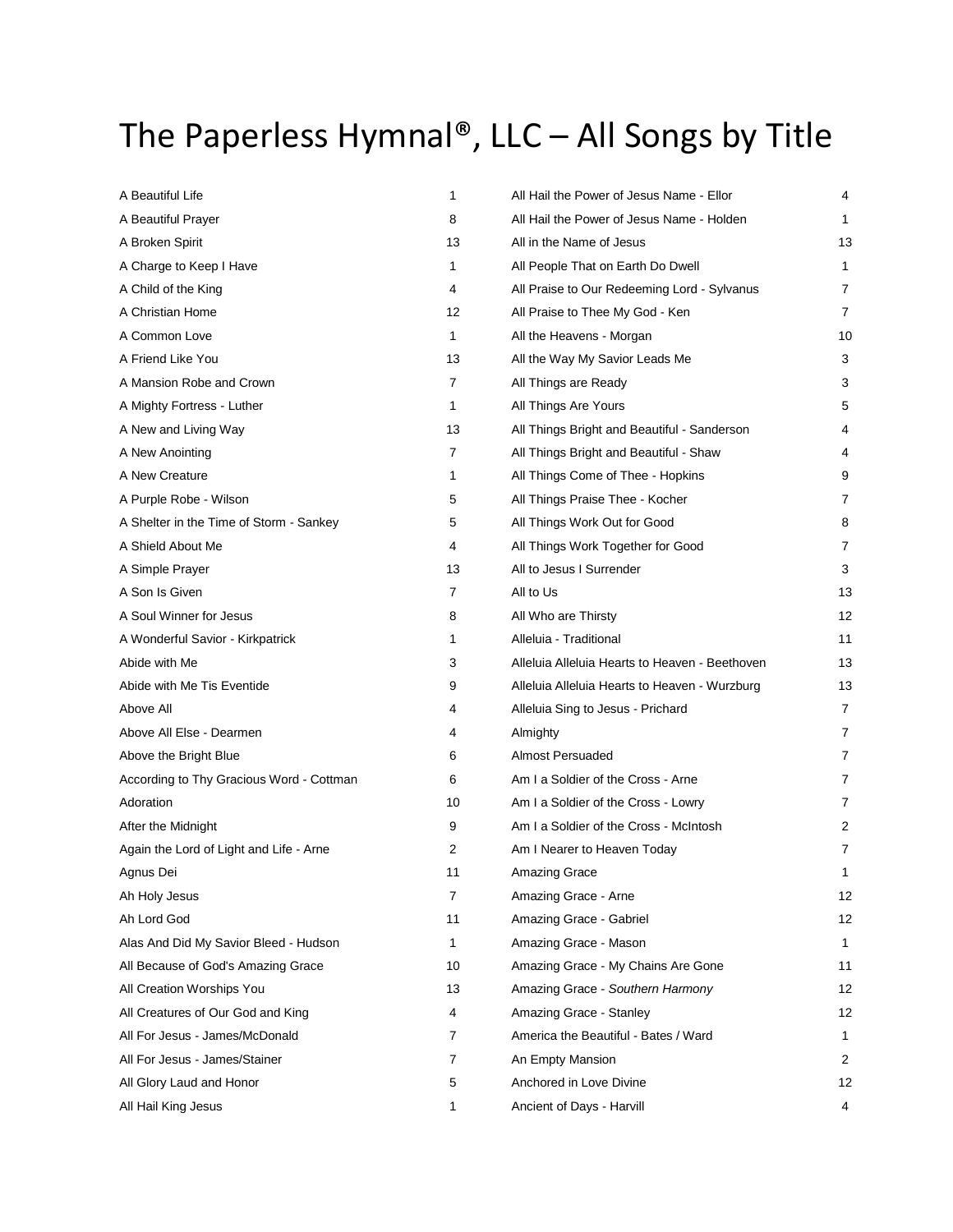| <b>Ancient Words</b>                        | 6  | Be Still My Soul                              | 3              |
|---------------------------------------------|----|-----------------------------------------------|----------------|
| And Are We Yet Alive                        | 4  | Be Thou My Vision                             | 3              |
| And Can It Be that I Should Gain - Campbell | 5  | Be Unto Your Name                             | 10             |
| And Can It Be that I Should Gain - Kauflin  | 9  | Be With Me Lord                               | 2              |
| Angels Are Singing                          | 3  | Beautiful - Cleveland                         | 8              |
| Angels From the Realms of Glory             | 3  | Beautiful - Warren                            | $\overline{7}$ |
| Angels We Have Heard on High                | 1  | <b>Beautiful Gleanings Bring</b>              | 13             |
| Angry Words                                 | 3  | Beautiful Isle of Somewhere                   | 8              |
| Anywhere is Home                            | 8  | <b>Beautiful Lamb</b>                         | 11             |
| Anywhere with Jesus                         | 1  | <b>Beautiful One</b>                          | 13             |
| Are Ye Able Says the Master                 | 4  | Beautiful Star of Bethlehem                   | 9              |
| Are You Coming to Jesus Tonight             | 9  | Beauty for Ashes                              | 8              |
| Arise and Shine Jerusalem                   | 7  | Because He Lives - Gaither                    | 2              |
| Arise My Soul Arise - Towner                | 9  | Because of Your Love                          | 13             |
| Arise Shine                                 | 11 | Before Jehovah's Awful Throne - Bourgeois     | 11             |
| Art Thou Weary                              | 9  | Before the Throne of God Above                | 10             |
| As the Deer                                 | 1  | Behold a Stranger at the Door                 | 5              |
| As the Deer Thirsts                         | 9  | Behold the Lamb - Rambo                       | 6              |
| As the Life of a Flower                     | 8  | Beloved Let Us Love One Another               | 13             |
| Ask Ye What Great Thing I Know              | 4  | Beneath the Cross of Jesus - Clephane / Maker | 1              |
| Asleep in Jesus                             | 9  | Bethlehem Galilee Gethsemane                  | 3              |
| At Even When the Sun was Set - Mason        | 9  | Beulah Land                                   | 6              |
| At Even When the Sun was Set - Oakeley      | 9  | Beyond the Sunset - Brock                     | 4              |
| At the Name of Jesus - Jernigan             | 9  | Beyond the Sunset's Radiant Glow - Perkins    | 5              |
| Awake and Sing the Song                     | 5  | Beyond This Land of Parting                   | 6              |
| Awake My Soul and with the Sun              | 12 | <b>Bind Us Together</b>                       | 2              |
| Awake My Soul in Joyful Lays                | 8  | <b>Bless God</b>                              | 10             |
| Awake My Soul Stretch Every Nerve           | 12 | Bless His Holy Name                           | 7              |
| Awake My Tongue My Tribute Bring            | 3  | Bless the Lord - Zhigulin                     | 7              |
| Awake O Sleeper Rise from Death             | 13 | Bless the Name of Jesus                       | 3              |
| Away in a Manger - Kirkpatrick              | 5  | Blessed Are They that Do His Commandments     | 10             |
| Away in a Manger - Murray                   | 1  | <b>Blessed Assurance</b>                      | 1              |
| Awesome God                                 | 1  | Blessed be the Lord God Almighty              | 2              |
| Awesome Power                               | 8  | Blessed be the Name - Hudson                  | 3              |
| Back to the Bible for It All                | 11 | Blessed be the Name - Moen                    | 6              |
| Battle Hymn of the Republic - folk          | 3  | Blessed be the Name - Wesley                  | 8              |
| Be A Light for Jesus                        | 13 | Blessed be Your Name - Redman                 | 8              |
| Be Exalted O God - Chambers                 | 4  | <b>Blessed Jesus</b>                          | 7              |
| Be Exalted O God - Young                    | 10 | <b>Blessed Redeemer</b>                       | 5              |
| Be Holy                                     | 8  | Blest Be the Dear Uniting Love - Heldebrand   | 9              |
| Be Not Dismayed Whate'er Betide             | 3  | Blest Be the Tie that Binds                   | 1              |
| Be Present at Our Table Lord                | 4  | <b>Blood Flowing Down</b>                     | 5              |
| Be Still and Know                           | 1  | <b>Boundless Love</b>                         | 2              |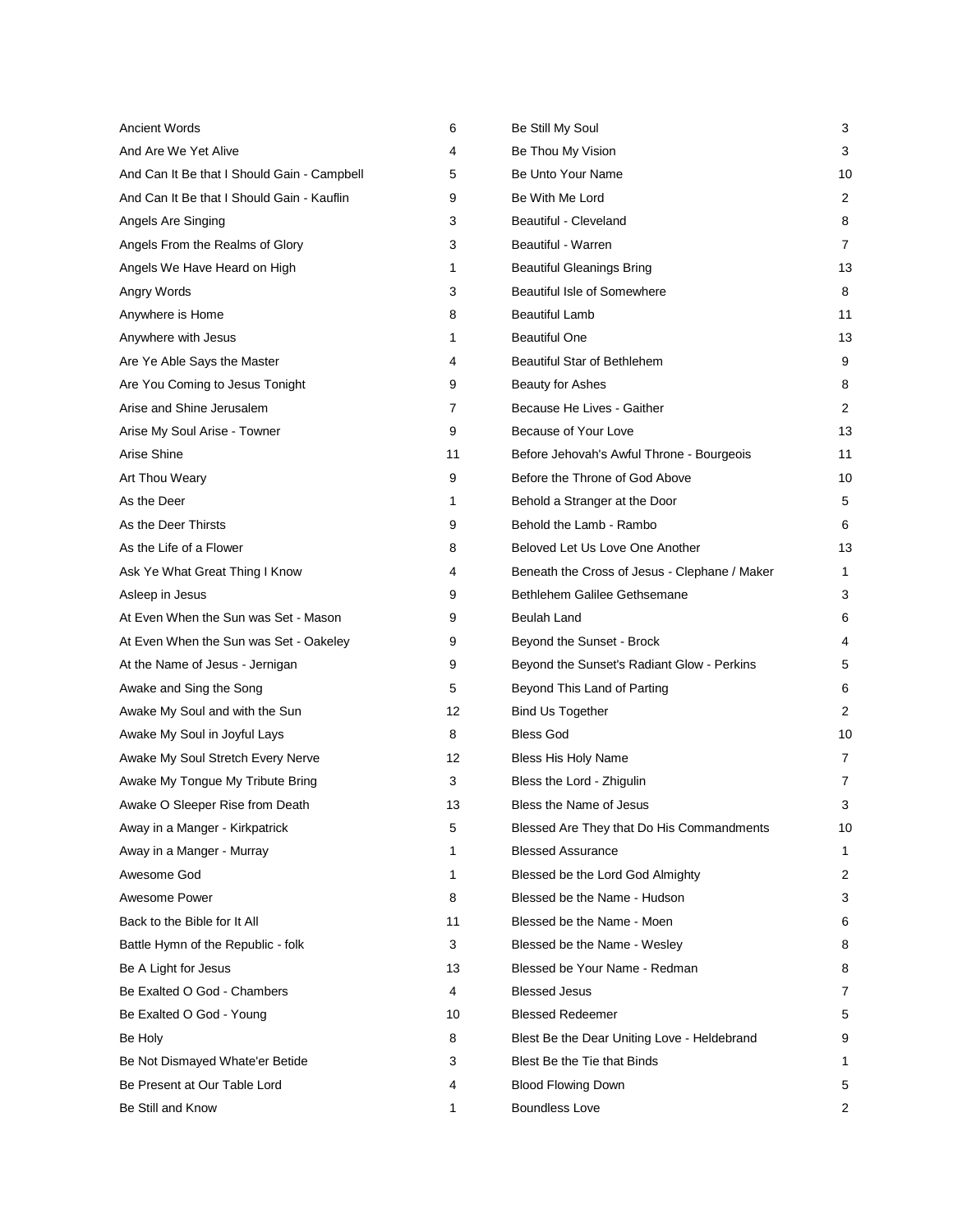| Bread of the World - Hodges                 | $\overline{7}$ | Come Holy Spirit Dove Divine                  | 3              |
|---------------------------------------------|----------------|-----------------------------------------------|----------------|
| Break Thou the Bread of Life                | 1              | Come Holy Spirit God and Lord                 | 11             |
| Breath of Heaven                            | 7              | Come Holy Spirit Guest Divine                 | 3              |
| <b>Breathe</b>                              | 9              | Come Into His Presence - Baird                | 1              |
| Breathe on Me Breath of God - Jackson       | 2              | Come Let Us All Unite to Sing                 | 1              |
| Brethren We Have Met to Worship             | 2              | Come Let Us Join Our Cheerful Songs           | 10             |
| <b>Brief Life is Here</b>                   | 9              | Come Let Us Sing                              | 9              |
| Brighten the Corner Where You Are           | 9              | Come Let Us Worship and Bow Down              | 5              |
| Bring Christ Your Broken Life               | 3              | Come My Christian Friends and Brethren        | 8              |
| Bring Them In                               | 5              | Come Now is the Time to Worship               | 4              |
| Bringing in the Sheaves                     | 8              | Come Share the Lord                           | 3              |
| Built on a Rock                             | 6              | Come Thou Almighty King                       | 2              |
| Burdens are Lifted at Calvary               | 2              | Come Thou Fount of Every Blessing - Nettleton | 3              |
| By Christ Redeemed                          | 1              | Come Thou Long Expected Jesus - Nettleton     | 13             |
| Camping On Canaanland                       | 5              | Come Thou Long Expected Jesus - Prichard      | 3              |
| Can He Depend on You                        | 8              | Come to Jesus                                 | 3              |
| Can You Count the Stars                     | 8              | Come to the Garden                            | 9              |
| Cast All Your Burdens on the Lord           | 13             | Come to the Table                             | 10             |
| Cast Thy Burden on the Lord - Gottschalk    | 6              | Come Unto Me - Belden                         | 7              |
| Cast Thy Burden Upon the Lord - Mendelssohn | 6              | Come Unto Me - Jones                          | $\overline{7}$ |
| Celebrate Jesus                             | 1              | Come Ye Disconsolate                          | 5              |
| Change My Heart O God                       | 1              | Come Ye Sinners Poor and Needy - Rousseau     | 10             |
| Child of Mine Sing On                       | 13             | Come Ye Sinners Poor and Needy - Walker       | 10             |
| Children of the Heavenly Father             | 5              | Come Ye Thankful People Come                  | 4              |
| Children of the Heavenly King               | 12             | Communion                                     | 8              |
| Christ for the World We Sing                | 1              | Complete                                      | 12             |
| Christ is Alive                             | 5              | Consider Him                                  | 13             |
| <b>Christ is Precious</b>                   | 8              | Consider the Lilies - Hawthorne & Fetke       | 10             |
| Christ is the World's True Light - Fritsch  | 12             | Consider the Lilies - Packard                 | 9              |
| <b>Christ Returneth</b>                     | 8              | <b>Count Your Blessings</b>                   | 4              |
| Christ the Lord is Risen Today - Wesley     | 1              | Covenant of Love                              | 4              |
| <b>Christ Thou Alone</b>                    | 8              | Create in Me a Clean Heart O God - Lynch      | 10             |
| Christ We Do All Adore Thee                 | 1              | Creating God Your Fingers Trace - Boyd        | 13             |
| Christ's Love is All I Need                 | 9              | Crossing the Bar                              | 7              |
| Clay in the Potter's Hand                   | 6              | Crown Him with Many Crowns                    | 2              |
| Cleanse Me - Maori                          | 1              | Dare to Stand Like Joshua                     | 9              |
| Close to Thee                               | 8              | Day By Day - Ahnfelt                          | 5              |
| Closer My Plea                              | 5              | Day By Day - Cantos                           | 12             |
| Closer to Thee                              | 4              | Day is Dying in the West                      | 9              |
| Come All Christians be Committed            | 13             | Days of Elijah                                | 5              |
| Come Christians Join to Sing                | 6              | Dear Lord and Father of Mankind               | 1              |
| Come Come Ye Saints                         | 10             | Dear Master in Whose Life I See               | 6              |
| Come Expecting Jesus                        | 10             | Deep Calls to Deep                            | 12             |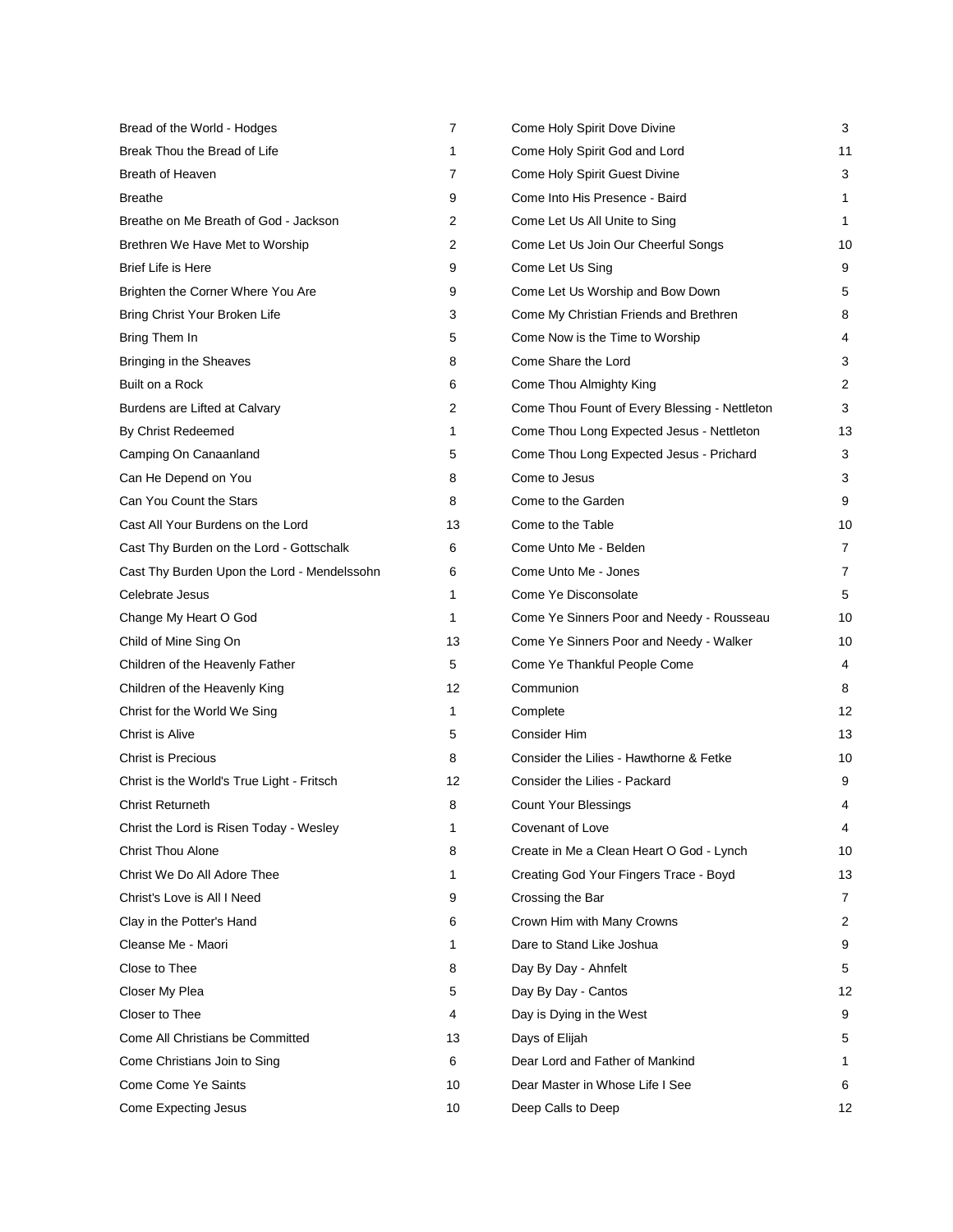| Did You Think to Pray                  | 9              | Father Hear the Prayer We Offer             | 2  |
|----------------------------------------|----------------|---------------------------------------------|----|
| Do All in the Name of the Lord         | 6              | Father Hear Thy Children's Call             | 9  |
| Do Lord                                | 3              | Father I Adore You                          | 3  |
| Do Not Abandon Me - choral             | 12             | Father Lead Me Day by Day                   | 13 |
| Do Not Abandon Me - congregational     | 12             | <b>Father of Mercies</b>                    | 3  |
| Do Not Fear                            | 13             | Father of Mercy - Walton                    | 5  |
| Do You Know My Jesus                   | 1              | Father We Praise Thee (You)                 | 11 |
| Does Jesus Care                        | $\mathbf{1}$   | Father We Thank Thee - Jorgenson            | 9  |
| Don't Be Afraid                        | 4              | Father Whate'er of Earthly Bliss            | 9  |
| Don't Wait Too Long                    | 13             | Fear Not Little Flock - Kidder/Dailey       | 6  |
| Don't You Want to Go to that Land      | 5              | Feel the Nails                              | 5  |
| Down in the River to Pray              | 6              | Fight the Good Fight - Boyd                 | 13 |
| Down in the Valley - Daugherty         | 11             | Fill My Cup Lord                            | 7  |
| Doxology - Old 100th                   | $\mathbf{1}$   | Find Us Faithful                            | 11 |
| Dwelling in Beulah Land                | 7              | Firm Foundation                             | 4  |
| Dying with Jesus                       | $\overline{7}$ | Flee As a Bird                              | 2  |
| Each Step I Take                       | 2              | Follow Me                                   | 2  |
| Each Step of the Way                   | 6              | Footsteps of Jesus                          | 2  |
| Early My God Without Delay             | 5              | For All the Saints - Williams               | 4  |
| Earth Holds No Treasures               | 7              | For All You've Done - Morgan                | 10 |
| Easter Song                            | 8              | For Christ and the Church                   | 1  |
| El Shaddai                             | 4              | For God So Loved the World - Townsend/Smith | 13 |
| Emmanuel                               | 1              | For the Beauty of the Earth                 | 1  |
| Enter into His Gates                   | 12             | For the Fruit of All Creation - Jones       | 5  |
| Eternal Father Strong to Save          | 4              | For the Lord Is a Righteous God             | 13 |
| Even Me                                | 13             | For Those Tears I Died                      | 7  |
| Even Winds Whisper His Name            | 11             | Forever We Will Sing                        | 13 |
| Every Time I Feel the Spirit           | 4              | Forgive Our Sins as We Forgive - Davisson   | 13 |
| Everybody Ought to Know                | 6              | Free from the Law                           | 13 |
| Everybody Will Be Happy Over There     | 12             | <b>Freely Freely</b>                        | 3  |
| Exalted - Couchman                     | 13             | Friends                                     | 10 |
| Face to Face                           | 4              | From Every Stormy Wind                      | 9  |
| Fairest Lord Jesus - Fallersleben      | 1              | From Greenland's Icy Mountains              | 11 |
| Faith is the Victory                   | 1              | From the Cross to the Crown                 | 13 |
| <b>Faith of Our Fathers</b>            | 1              | Gentle Mary Laid Her Child                  | 6  |
| <b>Faithful Love</b>                   | 3              | Gentle Shepherd                             | 2  |
| Far and Near                           | 2              | Get Right Church                            | 13 |
| Far Away in the Depths                 | 11             | Gethsemane                                  | 6  |
| Farther Along                          | 2              | Give Me a Love Like Thine                   | 6  |
| Father                                 | 4              | Give Me the Bible                           | 2  |
| Father and Friend Thy Light            | 5              | Give Me Thy Heart                           | 6  |
| Father Forgive Us                      | 10             | Give of Your Best to the Master             | 6  |
| Father God - Schelske (Just for Today) | 12             | Give Thanks - Smith                         | 1  |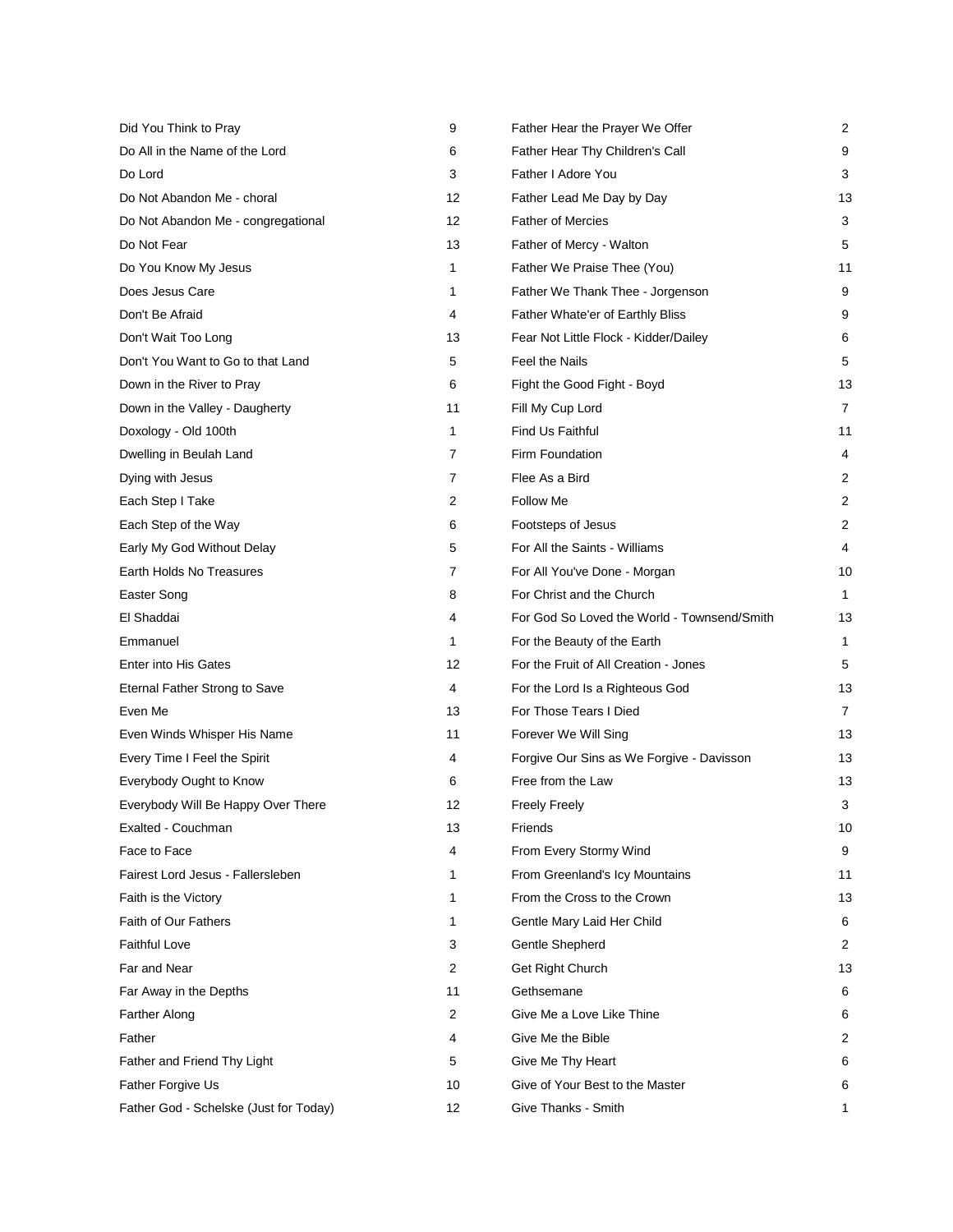| Give Thanks to the Lord - Green               | 11 | God Leads Us Along                           | 12             |
|-----------------------------------------------|----|----------------------------------------------|----------------|
| Give to Our God Immortal Praise - Hatton      | 9  | God Moves in a Mysterious Way - Dundee       | 6              |
| Give to Our God Immortal Praise - Monk        | 9  | God of Grace and God of Glory                | 6              |
| Give to Our God Immortal Praise - Williams    | 9  | God of Our Fathers                           | 1              |
| Give to the Winds Your Fears - Elvey          | 4  | God of Our Life                              | 12             |
| Glorify Thy (Your) Name                       | 1  | God Put a Rainbow in the Cloud               | 5              |
| Glorious Day - Bleecker & Hall                | 12 | God Shall Wipe Away All Tears                | 6              |
| Glorious is Thy Name                          | 10 | God the Almighty One                         | 5              |
| Glorious Things of Thee are Spoken            | 3  | God the Omnipotent                           | 5              |
| Glory                                         | 12 | God Who Stretched the Spangled - Moore       | 5              |
| Glory Be to God the Father                    | 6  | God Will Make a Way                          | 1              |
| Glory Be to the Father - Greatorex            | 6  | God's Choir                                  | 12             |
| Glory Be to the Father - Meineke              | 6  | God's Family                                 | 2              |
| Glory for Me - Gabriel                        | 3  | God's Promise                                | 10             |
| Glory to Christ Our King - Tackett            | 11 | God's Wonderful People                       | 3              |
| Glory to God Forever                          | 12 | Going Home                                   | 8              |
| Glory to His Name                             | 2  | Good Christian Men Rejoice - German carol    | 6              |
| Glory to the Lamb                             | 4  | Good to Me                                   | 13             |
| Go Into the Field                             | 9  | Grace Greater Than Our Sin                   | 3              |
| Go Labor On - Mason                           | 7  | Grace Tis a Charming Sound - Clark           | 9              |
| Go Tell It on the Mountain                    | 3  | Grace Tis a Charming Sound - Genevan Psalter | 9              |
| Go to Dark Gethsemane - Arfon                 | 11 | Gracious Spirit Dwell with Me                | $\overline{7}$ |
| Go to Dark Gethsemane - Redhead               | 11 | Great and Mighty is He                       | 4              |
| God Be in My Head                             | 12 | Great Are You Lord                           | 8              |
| God Be With You Till We Meet Again - Tomer    | 2  | Great is the Lord - Smith                    | 1              |
| God Be With You Till We Meet Again - Williams | 8  | Great is the Lord Almighty                   | 9              |
| God Bless America                             | 9  | Great is Thy Faithfulness                    | 5              |
| God Bless Our Native Land                     | 12 | Greater is He that is In Me                  | 2              |
| God Bless You Go With God                     | 3  | Growing Old                                  | 11             |
| God Calling Yet                               | 10 | Guide Me O Thou Great Jehovah - Hastings     | 3              |
| God Calling Yet Shall I Not Hear              | 10 | Guide Me O Thou Great Jehovah - Hughes       | 3              |
| God Give Us Christian Homes                   | 8  | Had It Not Been the Lord                     | 5              |
| God Has Smiled On Me                          | 1  | Hail Gladdening Light                        | 12             |
| God Has Spoken by His Prophets - Williams     | 9  | Hail Morning Known Among the Blest - Knapp   | 13             |
| God Himself is With Us                        | 6  | Hail to the Brightness                       | 13             |
| God Holds the Future in His Hands             | 10 | Hail to the Lord's Anointed - Mendebras      | 13             |
| God in His Mercy and His Love                 | 11 | Hallelujah Chorus - short                    | 12             |
| God is Calling the Prodigal - Gabriel         | 3  | Hallelujah Praise Jehovah                    | 1              |
| God Is Love - Tourjee                         | 10 | Hallelujah We Shall Rise                     | 11             |
| God is Love His Mercy Brightens               | 10 | Hallelujah What A Savior                     | 3              |
| God is My Refuge - LeBlanc                    | 12 | Hand in Hand                                 | 8              |
| God is So Good                                | 1  | Hand in Hand with Jesus                      | 8              |
| God is the Fountain Whence                    | 4  | Happiness Is the Lord                        | 6              |
|                                               |    |                                              |                |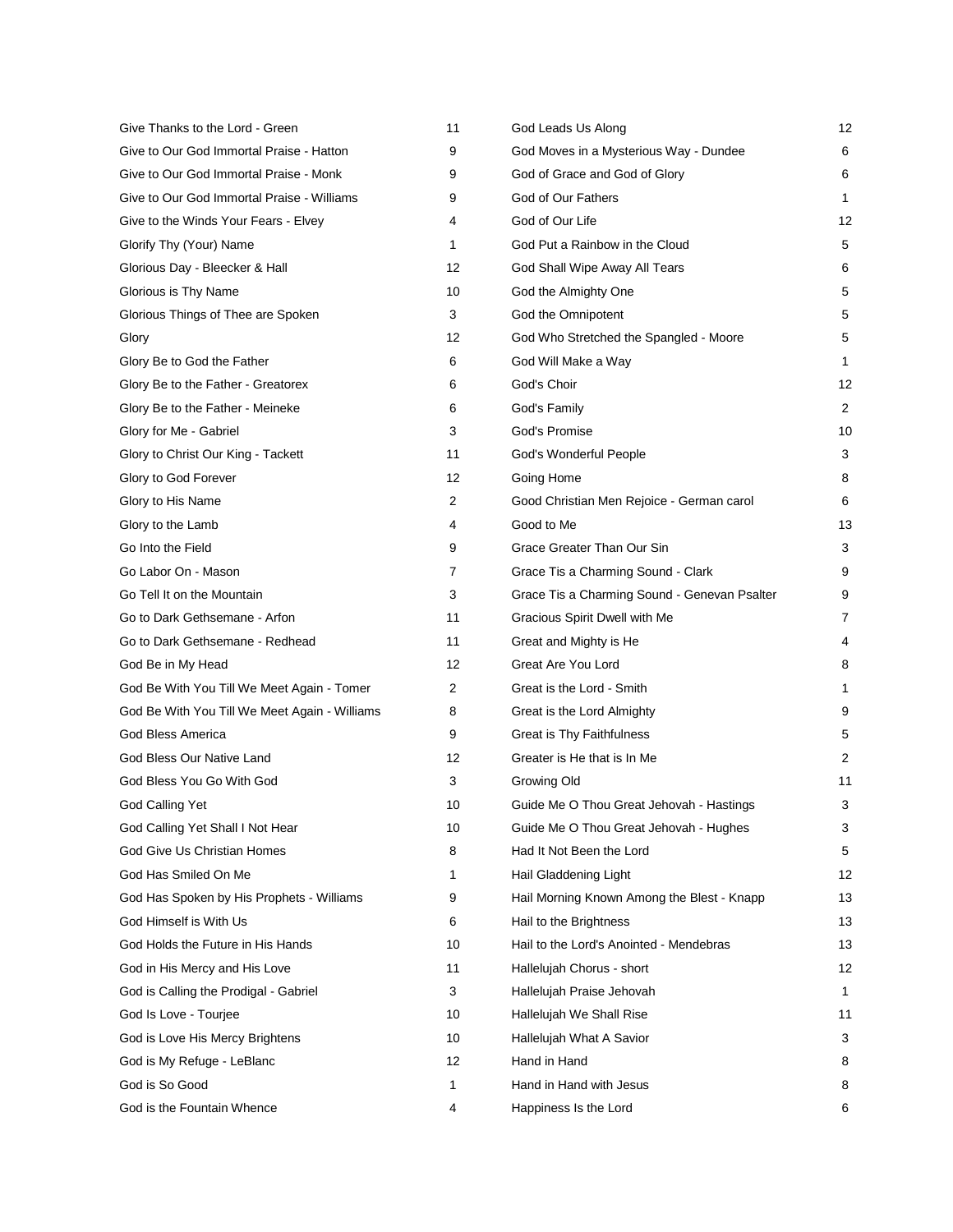| Happy Am I                                  | 11 | He Will Pilot Me                        | 10 |
|---------------------------------------------|----|-----------------------------------------|----|
| Happy the Home When God is There - Dykes    | 5  | <b>Healing Grace</b>                    | 10 |
| Hark Ten Thousand Harps - Haydn             | 12 | Hear Me When I Call                     | 9  |
| Hark Ten Thousand Harps - Mason             | 9  | Hear My Cry                             | 8  |
| Hark the Gentle Voice                       | 3  | Hear O Israel                           | 8  |
| Hark The Herald Angels Sing                 | 1  | Hear Us Heavenly Father                 | 10 |
| Hark the Voice of Jesus Calling - Jorgenson | 12 | Heaven Came Down                        | 1  |
| Hark the Voice of Jesus Calling - Mozart    | 12 | Heaven For Me                           | 7  |
| Hark the Voice of Jesus Calling - Swiss     | 12 | Heaven Will Surely be Worth It All      | 9  |
| <b>Harvest Time</b>                         | 3  | Heavenly Father We Appreciate You       | 4  |
| Have Thine Own Way                          | 1  | <b>Heavenly Love</b>                    | 12 |
| Have You Any Room for Jesus                 | 11 | <b>Heavenly Sunlight</b>                | 1  |
| Have You Been to Jesus                      | 3  | Heaven's Jubilee                        | 12 |
| Have You Counted the Cost                   | 10 | Heaven's Really Gonna Shine             | 6  |
| Have You Heard My Jesus Weeping             | 4  | Heaven's Road                           | 13 |
| Have You Seen Jesus My Lord                 | 11 | Help Us Accept Each Other               | 5  |
| He Bore it All                              | 6  | Here at Thy Table Lord                  | 10 |
| He Did it All for Me - Brock                | 13 | Here Before Thee Savior                 | 10 |
| He Did it All for Me - Powell               | 9  | Here I Am to Worship                    | 7  |
| He Gave Me a Song                           | 2  | Here in This Place                      | 4  |
| He Has Made Me Glad                         | 1  | Here O My Lord I See Thee - Mendelssohn | 12 |
| He Has Set His King in Zion                 | 12 | Here We Are                             | 2  |
| He is Able                                  | 3  | Here We Are But Straying Pilgrims       | 2  |
| He is Able to Deliver Thee                  | 8  | Hero of Calvary                         | 10 |
| He is Exalted - Paris                       | 1  | He's a Wonderful Savior to Me           | 12 |
| He Is Jehovah                               | 11 | He's Always Been Faithful               | 10 |
| He is Lord - traditional refrain            | 1  | He's Got the Whole World in His Hands   | 13 |
| He is My Everything                         | 8  | He's My King                            | 2  |
| He Is Our Peace                             | 8  | He's My Lord                            | 13 |
| He Is Wonderful                             | 10 | He's the Breath of Spring               | 7  |
| He Keeps Me Singing                         | 1  | Hide Me Away O Lord                     | 4  |
| He Knoweth the Way                          | 10 | Hide Me O My Savior                     | 3  |
| He Knows Just What I Need                   | 3  | Hide Me Rock of Ages                    | 11 |
| He Leadeth Me                               | 2  | Hide You in the Blood - Winsett         | 10 |
| He Lifted Me - Gabriel                      | 4  | Hiding In Thee                          | 11 |
| He Lives                                    | 1  | <b>Higher Ground</b>                    | 1  |
| He Looked Beyond My Fault                   | 8  | Higher Ground - Howard                  | 11 |
| He Loves Me - Sanderson                     | 1  | Higher Ground - Young                   | 10 |
| He Paid a Debt                              | 1  | <b>Highest Place</b>                    | 1  |
| He Still Came                               | 5  | Hilltops of Glory                       | 4  |
| He Took Me Out of the Pit                   | 12 | His Eye is On the Sparrow               | 7  |
| He Touched Me                               | 2  | His Grace Reaches Me                    | 2  |
| He Whispers Sweet Peace to Me               | 6  | His Love Endures Forever                | 9  |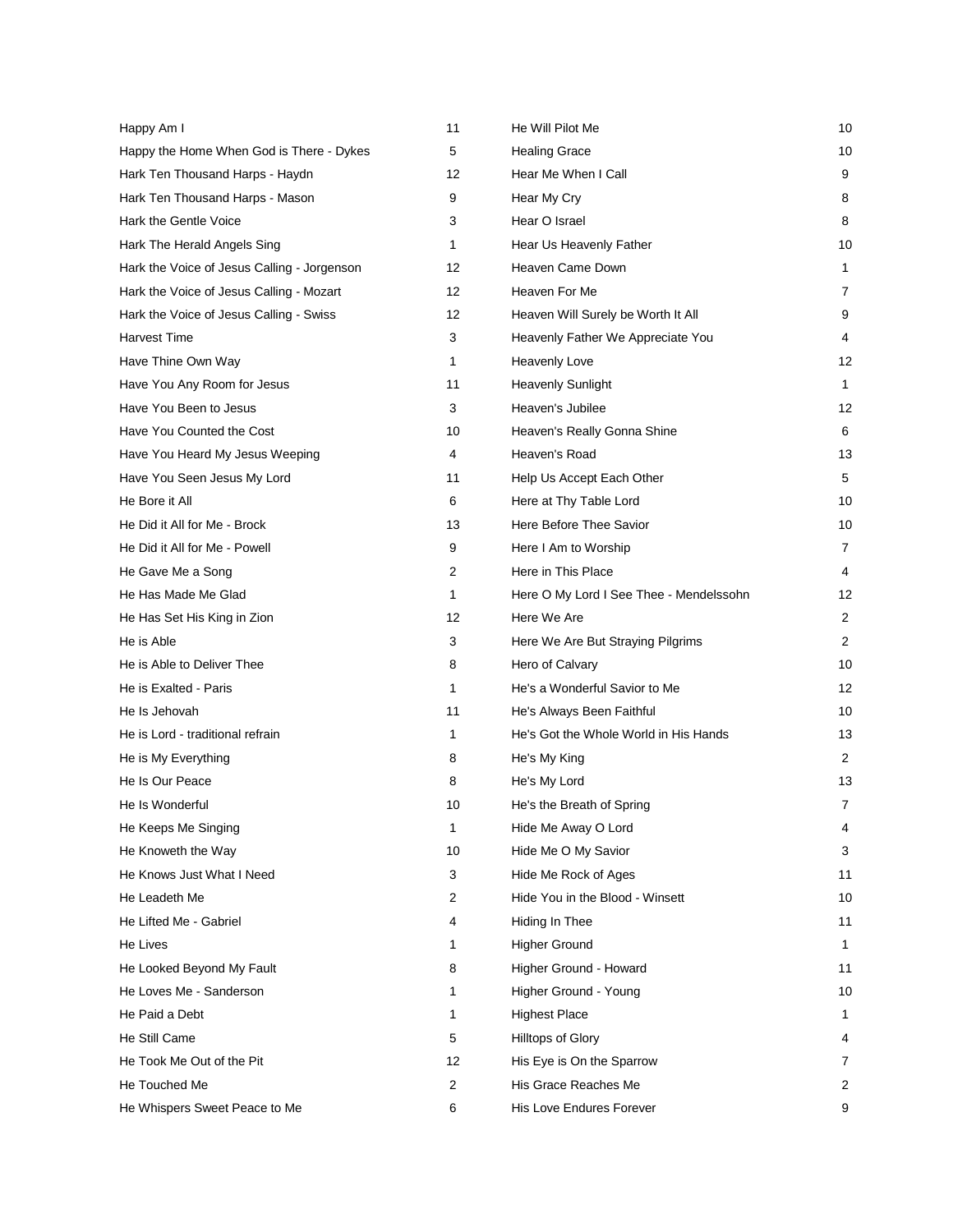| His Name is Life                                                                     | 4              | How Great Is Our God                        | 8              |
|--------------------------------------------------------------------------------------|----------------|---------------------------------------------|----------------|
| His Name is Wonderful                                                                | 2              | How Great Thou Art                          | 2              |
| His Scars Remain                                                                     | 6              | How I Praise Thee Precious Savior           | 11             |
| His Yoke is Easy - Warren                                                            | 11             | How Long Has It Been                        | 3              |
| Hold to God's Unchanging Hand                                                        | 7              | How Majestic is Your Name                   | 1              |
| Holy                                                                                 | 1              | How Many More                               | $\overline{7}$ |
| Holy and Anointed One                                                                | 8              | How Precious Is the Book Divine - Sanderson | 11             |
| Holy Bible Book Divine - Bradbury                                                    | 5              | How Shall the Young Secure Their Hearts     | 2              |
| Holy Bible Book Divine - Weber                                                       | 13             | How Sweet How Heavenly                      | 1              |
| Holy Father                                                                          | $\overline{7}$ | How Sweet the Name of Jesus - Bradbury      | 13             |
| Holy Father Grant Us Peace                                                           | 5              | How Sweet the Name of Jesus - Hastings      | 1              |
| Holy God We Praise Thy Name                                                          | 6              | How Sweet the Name of Jesus - Reinagle      | 12             |
| Holy Ground - Beatty                                                                 | 1              | Humble Yourself/Yourselves                  | 5              |
| Holy Ground - Davis                                                                  | 1              | Hungry and Faint and Poor                   | $\overline{7}$ |
| Holy Holy - Owens                                                                    | $\overline{7}$ | Hymn of Glory                               | 5              |
| Holy Holy Holy - Dykes                                                               | $\mathbf{1}$   | Hymn of Promise                             | 5              |
| Holy Holy Holy Hosanna - Scholtes                                                    | 11             | Hymn of the Righteous                       | $\overline{7}$ |
| Holy Holy Holy is the Lord of Hosts                                                  | 4              | I Am a Poor Wayfaring Stranger              | 9              |
| Holy is the Great I Am                                                               | 6              | I Am a Sheep                                | $\overline{7}$ |
| Holy is the Lord - Schubert                                                          | 5              | I Am a Stranger Here                        | 10             |
| Holy is the Lord - Tomlin / Giglio                                                   | 10             | I Am Bound for the Promised Land - minor    | 8              |
| <b>Holy Spirit</b>                                                                   | 4              | I Am Coming Lord                            | 5              |
| Holy Spirit Faithful Guide                                                           | 10             | I Am Coming to the Cross                    | 6              |
| Holy Spirit Light Divine                                                             | 3              | I Am Crucified with Christ - traditional    | 4              |
| Holy Spirit Rain Down                                                                | 5              | I Am His and He Is Mine                     | 10             |
| Holy Spirit Thou Art Welcome                                                         | 6              | I Am Mine No More                           | 1              |
| Holy Spirit Truth Divine - Corbeil                                                   | 6              | I Am Resolved                               | 3              |
| Holy Spirit Truth Divine - Weber                                                     | 6              | I Am So Glad - Bliss                        | 6              |
| Home                                                                                 | 2              | I Am the Vine                               | 8              |
| Home of the Soul - Beazley                                                           | 2              | I Am Thine O Lord                           | 1              |
| Home On the Banks of the River                                                       | 12             | I Believe in a Hill Called Mount Calvary    | 2              |
| Hosanna - Tuttle                                                                     | 8              | I Believe in God the Father                 | 11             |
| Hosanna (Praise is Rising)                                                           | 11             | I Believe in Jesus - Howard                 | 5              |
| Hosanna Loud Hosanna                                                                 | 4              | I Bring My Sins to Thee                     | 6              |
| Hosanna to the Lamb                                                                  | 1              | I Choose Jesus                              | 3              |
| How Beautiful                                                                        | $\overline{7}$ | I Come to the Garden Alone                  | 3              |
| How Beautiful Heaven Must Be                                                         | 9              | I Come with Joy                             | 5              |
| How Blest and How Joyous                                                             | 12             | I Exalt Thee                                | 1              |
| How Can I Keep from Singing - Lowry<br>How Can I Keep from Singing - Tomlin, Redman, | 8              | I Feel Like Traveling On                    | 12             |
| Cash                                                                                 | 10             | I Gave My Life for Thee                     | 2              |
| How Deep the Father's Love                                                           | 8              | I Have a Savior                             | 9              |
| How Firm a Foundation - Funk                                                         | 1              | I Have Called You by Your Name              | 5              |
|                                                                                      |                | I Have Decided to Follow Jesus              | 1              |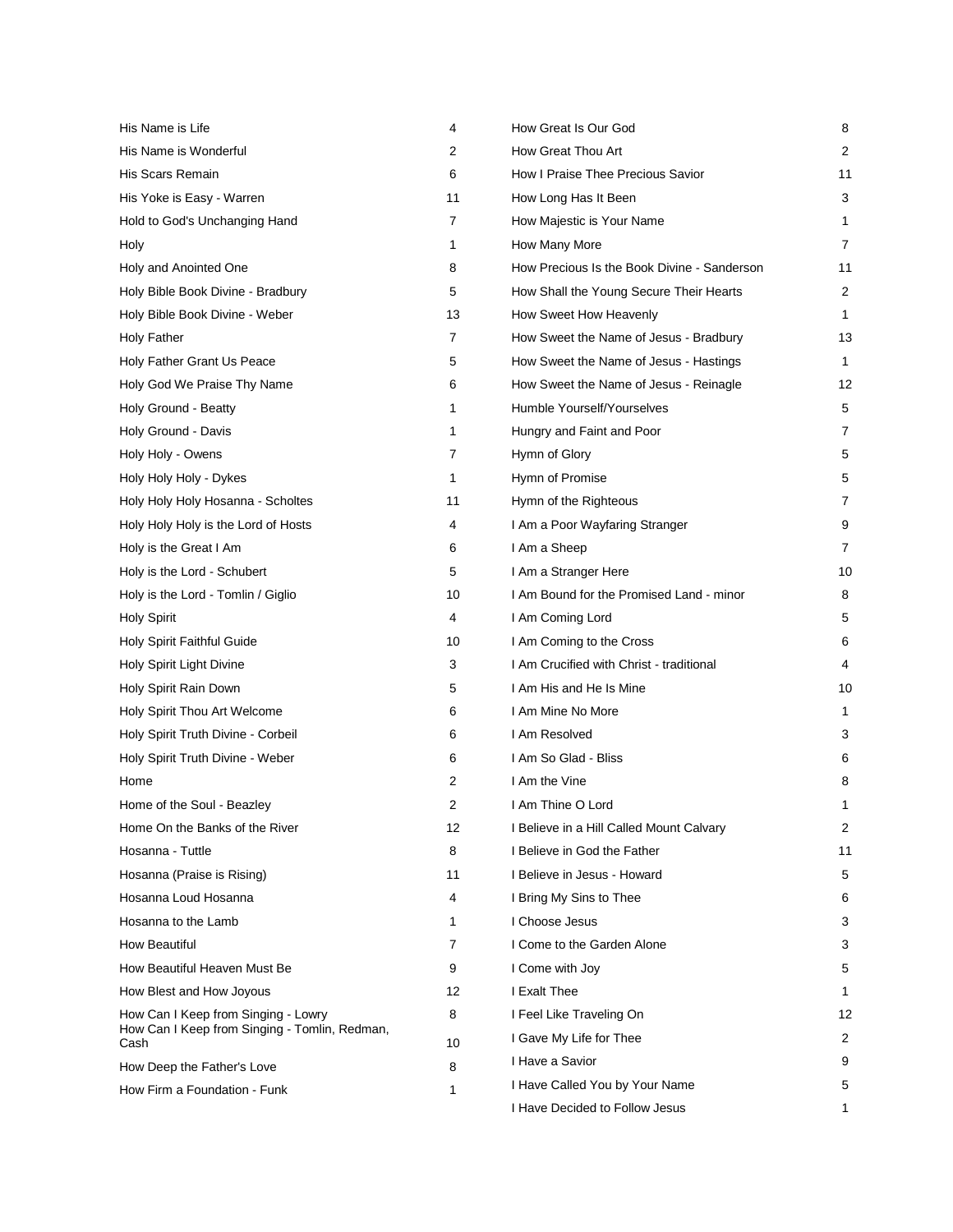| I have Found a Friend in Jesus             | 3  | I Want to Know Christ                     | 11 |
|--------------------------------------------|----|-------------------------------------------|----|
| I Have Heard of a Land - Moore             | 9  | I Want to Walk as a Child of the Light    | 5  |
| I Have Heard of a Land - White/Jones       | 9  | I Will Bless the Lord at All Times        | 7  |
| I Heard the Voice of Jesus Say - Dykes     | 8  | I Will Bless Thee O Lord                  | 3  |
| I Heard the Voice of Jesus Say - Spohr     | 8  | I Will Call Upon the Lord                 | 9  |
| I Hold His Hand                            | 6  | I Will Follow                             | 9  |
| I Keep Falling in Love with Him (Refrain)  | 2  | I Will Pray                               | 9  |
| I Know God's Promise is True               | 9  | I Will Serve You (Thee)                   | 7  |
| I Know that My Redeemer Lives - Fillmore   | 1  | I Will Sing of My Redeemer - McGranahan   | 4  |
| I Know that My Redeemer Lives - Handel     | 11 | I Will Sing of My Redeemer - Prichard     | 12 |
| I Know that My Redeemer Lives - Rosecrans  | 3  | I Will Sing of the Mercies of the Lord    | 3  |
| I Know that My Redeemer Liveth             | 7  | I Will Sing the Wondrous Story - Bilhorn  | 2  |
| I Know the Lord will Find a Way for Me     | 1  | I Won't Have to Cross Jordan Alone        | 6  |
| I Know Who Holds Tomorrow                  | 6  | I Worship You Almighty God                | 1  |
| I Know Whom I have Believed                | 1  | I Would be True                           | 9  |
| I Love My Savior Too                       | 6  | I Would Not Live Without Jesus            | 9  |
| I Love the Lord - Wheeler                  | 1  | I'd Rather Have Jesus - Presley           | 8  |
| I Love Thee                                | 5  | I'd Rather Have Jesus - Shea              | 7  |
| I Love Thee So                             | 8  | If I Have Wounded Any Soul Today          | 6  |
| I Love Thy Kingdom Lord - Mason/Everett    | 4  | If Jesus Goes With Me                     | 9  |
| I Love Thy Kingdom Lord - Williams         | 4  | If That Isn't Love                        | 6  |
| I Love to Tell the Story                   | 3  | If Thou But Suffer God to Guide           | 13 |
| I Love You Lord                            | 1  | If We Never Meet Again                    | 9  |
| I Love You My Jesus                        | 5  | I'll Be A Friend to Jesus                 | 1  |
| I Love You with the Love of the Lord       | 1  | I'll Be List'ning                         | 2  |
| I Must Tell Jesus                          | 4  | I'll Fly Away                             | 2  |
| I Need Jesus                               | 5  | I'll Go                                   | 11 |
| I Need Thee Every Hour                     | 3  | I'll Go Where You Want Me to Go           | 9  |
| I Saw the Cross of Jesus                   | 8  | I'll Leave it All Behind                  | 13 |
| I Saw the Light                            | 11 | I'll Live for Him                         | 1  |
| I Shall Know Him                           | 11 | I'll Live in Glory                        | 2  |
| I Shall Not be Moved - Boatner             | 6  | I'll Live On                              | 11 |
| I Sing Praises                             | 1  | I'll Make it My Home                      | 8  |
| I Sing the Mighty Power of God - Ellacombe | 1  | I'll Meet You in the Morning              | 8  |
| I Stand Amazed                             | 1  | I'll Never Forsake My Lord                | 12 |
| I Stand in Awe                             | 3  | I'll Put Jesus First                      | 12 |
| I Walk in the New Jerusalem Way            | 8  | I'm a Pilgrim                             | 13 |
| I Walk With the King - Ackley              | 7  | I'm Bound for the Land of Canaan          | 13 |
| I Walk With the King - Howard              | 5  | I'm Goin'a Sing When the Spirit Says Sing | 10 |
| I Want Jesus to Walk with Me - minor       | 12 | I'm Going that Way                        | 5  |
| I Want to be a Worker                      | 9  | I'm Gonna View that Holy City             | 13 |
| I Want to be Ready to Meet Him             | 2  | I'm Happy Today                           | 11 |
| I Want to be Where You Are                 | 2  | I'm Not Ashamed to Own My Lord - Gläser   | 3  |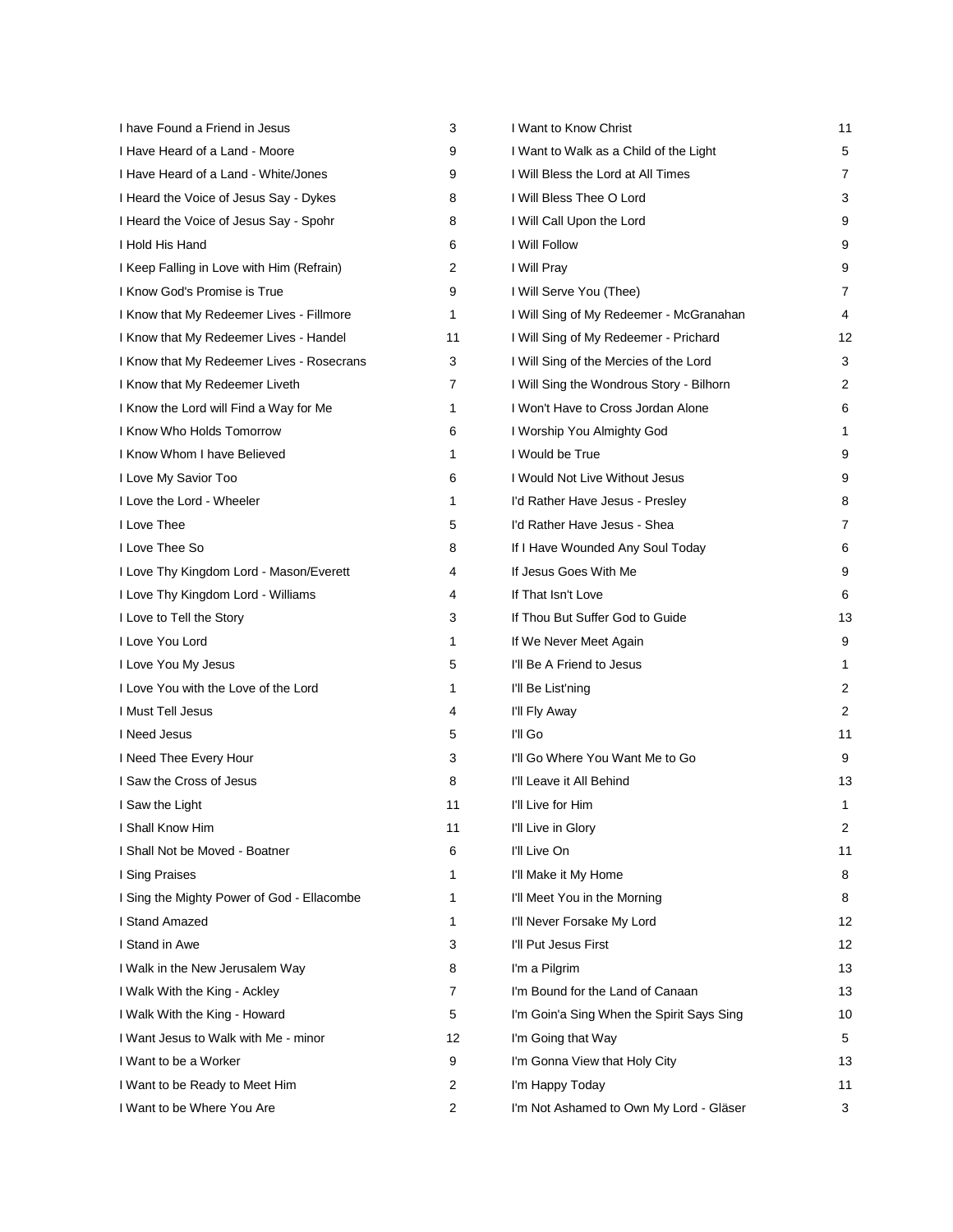| I'm Standing on the Silent Shore              | 12 | It Came Upon the Midnight Clear            | $\mathbf{1}$ |
|-----------------------------------------------|----|--------------------------------------------|--------------|
| I'm Standing on the Solid Rock                | 5  | It Is Finished                             | 13           |
| I'm the One                                   | 6  | It Is Good to Sing Your Praises - Rowlands | 12           |
| I'm Winging My Way Back Home                  | 12 | It is No Secret                            | 9            |
| Immortal Invisible God Only Wise              | 2  | It Is Well with My Soul                    | 1            |
| Immortal Love Forever Full - Jorgenson        | 10 | It Matters Not                             | 8            |
| Immortal Love Forever Full - Wallace          | 10 | It May Be a Morn                           | 8            |
| In Christ Alone                               | 7  | It Pays to Serve Jesus                     | 11           |
| In Christ There is No East or West - Reinagle | 4  | It Won't Be Very Long                      | 5            |
| In Gethsemane Alone                           | 5  | It's All Right                             | 13           |
| In Heaven They're Singing                     | 9  | I've Found a Friend                        | 11           |
| In Heavenly Love Abiding - Mendelssohn        | 3  | I've Got Peace Like a River                | 11           |
| In His Presence                               | 1  | <b>Ivory Palaces</b>                       | 3            |
| In His Time                                   | 4  | Jesus and Shall it Ever Be - Mason         | 10           |
| In Memory - Tackett                           | 13 | Jesus Bids Us Shine - Atkinson             | 7            |
| In Memory of the Savior's Love                | 3  | Jesus Bids Us Shine - Excell               | 7            |
| In Moments Like These                         | 1  | Jesus Calls Us - Jude                      | 1            |
| In My Heart There Rings a Melody              | 5  | Jesus Christ is Risen Today - Williams     | 12           |
| In Remembrance - Porter/Moore                 | 9  | Jesus Flow Like a River                    | 2            |
| In Remembrance - Porter/Slater                | 9  | Jesus Friend of Children                   | 13           |
| In the Bleak Midwinter                        | 4  | Jesus Hold My Hand                         | 8            |
| In the Cross of Christ I Glory                | 3  | Jesus I My Cross have Taken                | 12           |
| In the Desert of Sorrow and Sin               | 10 | Jesus In the Morning                       | 11           |
| In the Hour of Trial                          | 1  | Jesus Is All the World to Me               | 3            |
| In the Hush of Early Morning                  | 11 | Jesus Is Calling - Fillmore                | 8            |
| In the Kingdom of the Lord                    | 7  | Jesus Is Coming Soon                       | 1            |
| In the Land of Fadeless Day                   | 4  | Jesus Is King                              | 12           |
| In the Morning of Joy                         | 1  | Jesus Is Lord - Traditional                | 9            |
| In the Name of the Lord - Reprise             | 10 | Jesus Is Lord of All - Gaither             | 4            |
| In the Shadow of Your Wings                   | 7  | Jesus Is Lord of All - Traditional         | 9            |
| In Vain In High and Holy Lays                 | 2  | Jesus Is Mine                              | 9            |
| In Your Presence - Lancaster                  | 10 | Jesus Is Tenderly Calling - Stebbins       | 2            |
| Infant Holy Infant Lowly                      | 4  | Jesus Is the Sweetest Name I Know          | 5            |
| <b>Instruments of Your Peace</b>              | 8  | Jesus Is Well and Alive Today              | 7            |
| Into My Heart - chorus                        | 5  | Jesus Is Wonderful                         | 6            |
| Into Our Hands                                | 4  | Jesus Joy of Our Desiring                  | 7            |
| Into the Heart of Jesus                       | 6  | Jesus Keep Me Near the Cross               | 1            |
| Is It for Me Dear Savior                      | 3  | Jesus Keep Me Near the Cross - Boyd        | 12           |
| Is It Well with Your Soul                     | 6  | <b>Jesus Knows and Cares</b>               | 11           |
| Is Thy Heart Right with God                   | 3  | Jesus Leads                                | 12           |
| Is Your All on the Altar                      | 9  | Jesus Let Us Come To Know You              | 1            |
| Is Your Life a Channel of Blessing            | 10 | Jesus Lord to Me                           | 13           |
| Isn't the Love of Jesus Something Wonderful   | 4  | Jesus Lover of My Soul - Holbrook          | 6            |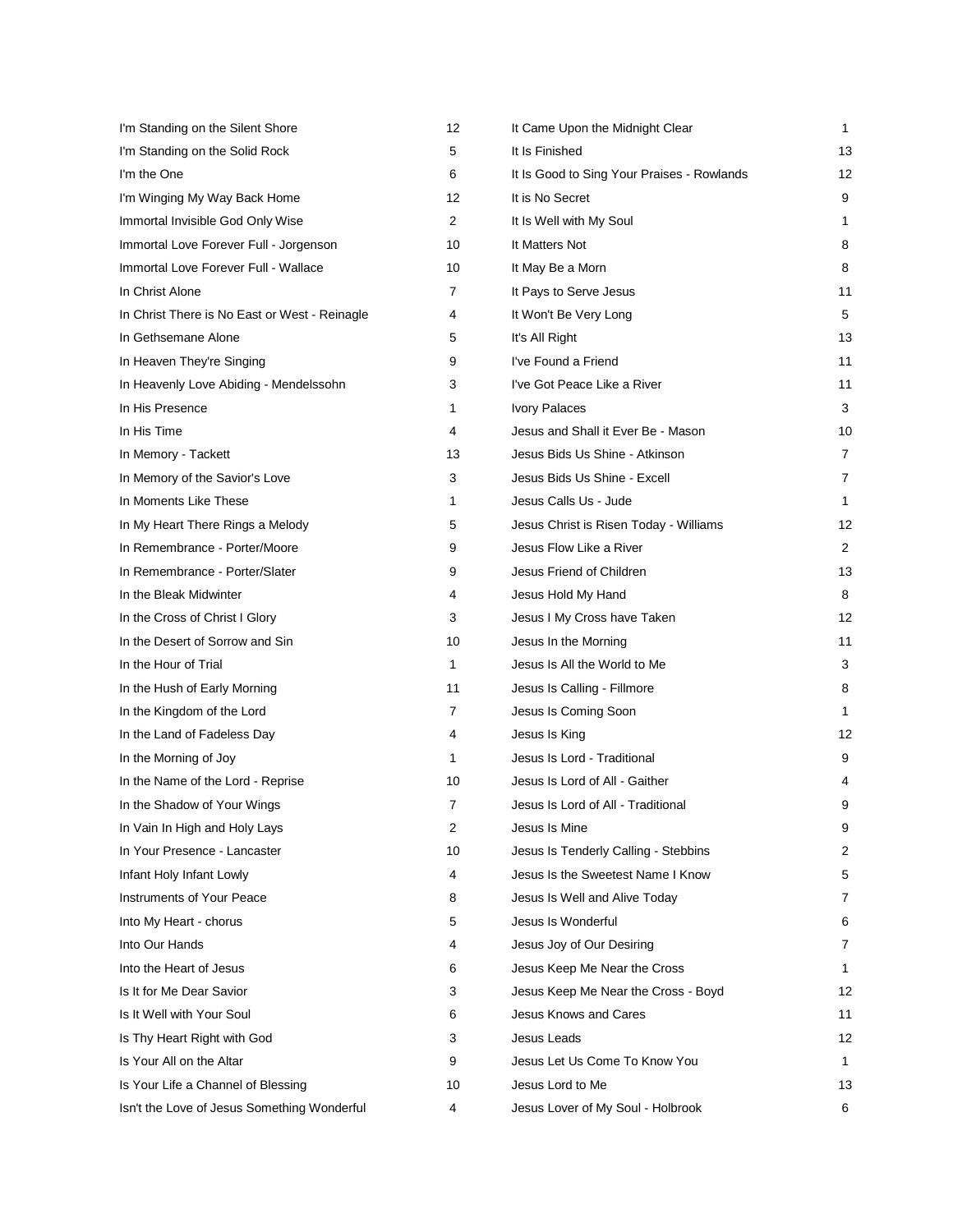| Jesus Lover of My Soul - Marsh             | 4  | Lead Me to Calvary                       | 1  |
|--------------------------------------------|----|------------------------------------------|----|
| Jesus Loves Me                             | 2  | Lead Me to Some Soul Today               | 5  |
| Jesus Loves the Little Children - Original | 2  | Lead On O King Eternal                   | 2  |
| <b>Jesus Meek and Gentle</b>               | 8  | Lean On His Arm                          | 7  |
| Jesus My Lord and Savior                   | 11 | Leaning On the Everlasting Arms          | 1  |
| Jesus My Savior to Bethlehem Came          | 12 | Learning to Lean                         | 11 |
| Jesus Name Above All Names                 | 1  | Leave It There                           | 5  |
| Jesus on the Mountain Peak - Gauntell      | 5  | Let All That is Within Me                | 4  |
| Jesus Paid it All - Beazley                | 3  | Let Every Heart Rejoice and Sing         | 3  |
| Jesus Paid it All - Grape                  | 3  | Let God Arise - Bacon                    | 11 |
| Jesus Priceless Treasure                   | 13 | Let God Arise - Tomlin                   | 12 |
| Jesus Rose of Sharon                       | 9  | Let Him Have His Way with Thee           | 8  |
| Jesus Savior Pilot Me                      | 8  | Let It Be Said of Us                     | 10 |
| Jesus Shall Reign - Hatton                 | 9  | Let Jesus Come into Your Heart           | 3  |
| Jesus Shall Reign - Mainzer                | 9  | Let Me Be a Sacrifice                    | 5  |
| Jesus the Loving Shepherd                  | 10 | Let Me Live Close to Thee                | 6  |
| Jesus the Very Thought of Thee             | 4  | Let My Heart Be a Chapel                 | 5  |
| Jesus Thou Joy of Loving Hearts - Smith    | 7  | Let the Beauty of Jesus Be Seen          | 4  |
| Jesus Thy Boundless Love                   | 10 | Let the Lord be Praised O Zion           | 11 |
| Jesus Thy Name I Love                      | 10 | Let the Lower Lights be Burning          | 4  |
| Jesus Walked This Lonesome Valley          | 11 | Let the Redeemed                         | 6  |
| Jesus We Just Want to Thank You            | 4  | Let the Whole Creation Cry - Williams    | 12 |
| Jesus What a Friend to Sinners             | 7  | Let the Words of My Mouth                | 9  |
| Jesus Wonderful Thou Art                   | 9  | Let There be Glory and Honor and Praises | 6  |
| Joy to the World                           | 1  | Let There Be Peace on Earth              | 5  |
| Joyful Joyful We Adore Thee                | 1  | Let There be Praise                      | 8  |
| Just a Closer Walk with Thee - Baxter      | 13 | Let Us Break Bread Together              | 1  |
| Just a Closer Walk with Thee - Lister      | 4  | Let Us With a Gladsome Mind - Antes      | 10 |
| Just a Few More Days                       | 10 | Let Us With a Gladsome Mind - Handel     | 10 |
| Just a Little Talk with Jesus              | 9  | Let's Just Praise the Lord               | 3  |
| Just a Little While                        | 13 | Lift Every Voice and Sing                | 12 |
| Just As I Am - Bradbury                    | 1  | Lift High the Cross                      | 4  |
| Just for Today (Father God)                | 11 | Lift High the Lord Our Banner            | 6  |
| Just Over in the Gloryland                 | 3  | Lift Him Up - Beall                      | 4  |
| Just Think of the Love of Jesus            | 12 | Lift Your Hearts unto the Lord           | 13 |
| Keep Your Heart                            | 9  | Light the Fire                           | 4  |
| King of Kings - Hebrew                     | 13 | Like a River Glorious                    | 5  |
| Kneel at the Cross                         | 1  | <b>Listen to Our Hearts</b>              | 3  |
| Kum Ba Yah                                 | 4  | Little is Much When God is In It         | 12 |
| Lamb of God                                | 1  | Live for Jesus                           | 6  |
| Launch Forth                               | 12 | Living by Faith                          | 8  |
| Lead Kindly Light                          | 10 | Living for Jesus - Lowden                | 1  |
| Lead Me Gently Home Father                 | 2  | Lo He Comes with Clouds - Smart          | 11 |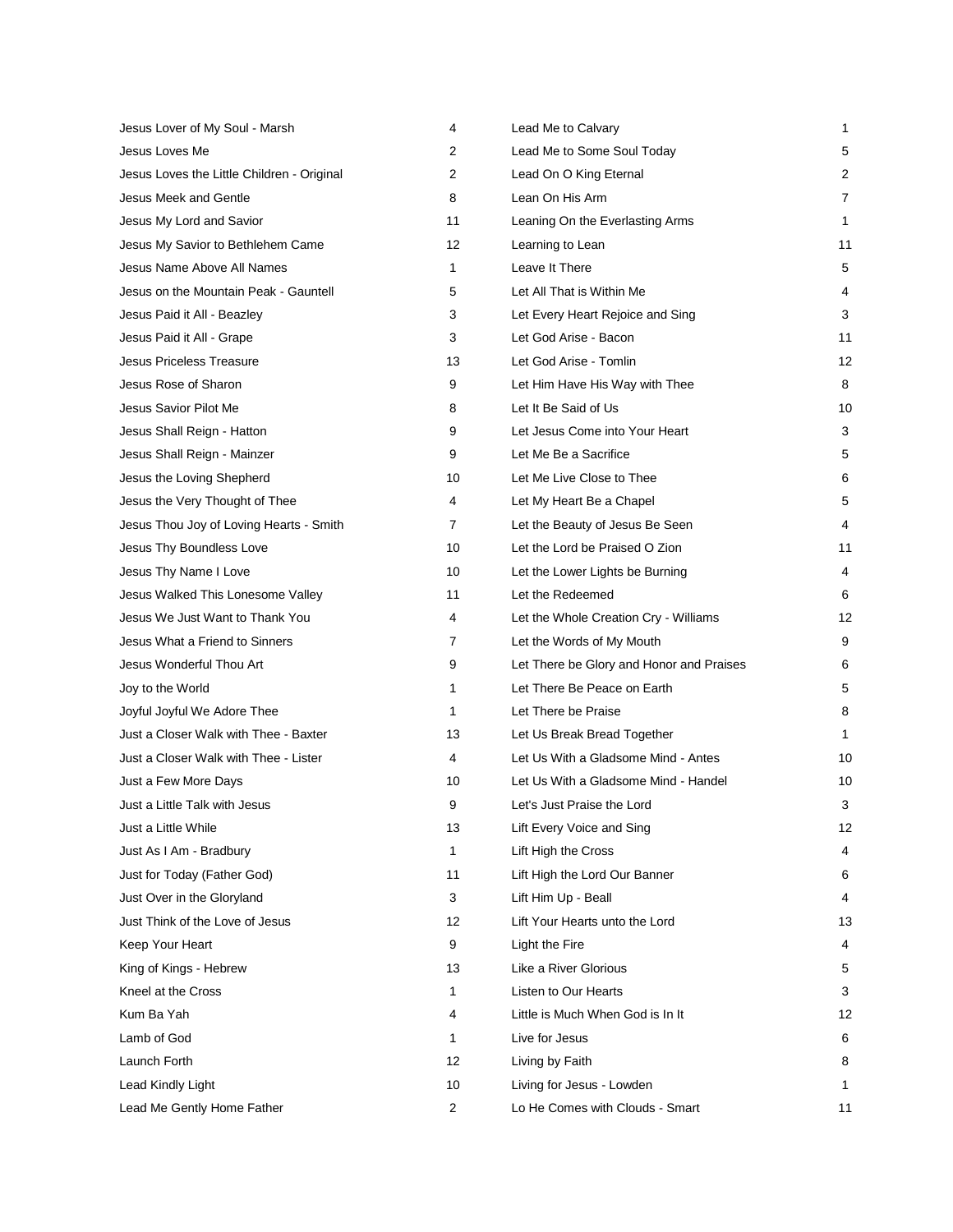| Lo How a Rose E'er Blooming                 | 4              | Mansion Over the Hilltop                    | 2  |
|---------------------------------------------|----------------|---------------------------------------------|----|
| Lo What a Glorious Sight                    | 8              | <b>Marvelous Things</b>                     | 3  |
| Looking for a City - Dalton                 | 12             | Master the Tempest is Raging                | 2  |
| Looking to Thee                             | 11             | Matchless Love                              | 9  |
| Lord Be Glorified                           | 1              | May I Call You Father                       | 9  |
| Lord Be There                               | 9              | May This My Glory Be                        | 6  |
| Lord Dismiss Us - Dijon                     | $\overline{7}$ | Meet Me There                               | 11 |
| Lord Dismiss Us - Sicilian Melody           | 10             | Mighty God - Young                          | 12 |
| Lord Dismiss Us in Thy Care - Finley        | 11             | Mighty Is Our God                           | 13 |
| Lord God of Everything that Breathes        | 7              | Mighty to Save                              | 10 |
| Lord I Believe - Dicus                      | 12             | More                                        | 13 |
| Lord I Care Not for Riches                  | 11             | More About Jesus                            | 2  |
| Lord I Give You My Heart                    | 11             | More Holiness Give Me                       | 3  |
| Lord I Lift Your Name on High               | 1              | More Like Jesus                             | 6  |
| Lord I Want to be a Christian               | 4              | More Like the Master                        | 6  |
| Lord I'm Coming Home                        | 4              | More Like You                               | 12 |
| Lord Jesus Think on Me                      | 13             | More Love to Thee O Christ                  | 1  |
| Lord Listen to Your Children Praying        | 5              | More Precious than Silver                   | 1  |
| Lord Make Calvary Real to Me                | 6              | More Than Anything                          | 6  |
| Lord of All Being Throned Afar              | 7              | Morning Has Broken                          | 12 |
| Lord of Our Highest Love                    | 9              | Must I Go and Empty Handed                  | 10 |
| Lord Reign in Me                            | 5              | Must Jesus Bear the Cross Alone             | 1  |
| Lord Send Me                                | 7              | My Country Tis of Thee                      | 1  |
| Lord Speak to Me - Hews                     | 4              | My Eyes are Dry                             | 1  |
| Lord Take Control                           | 1              | My Faith Has Found a Resting Place          | 11 |
| Lord Take My Life                           | 6              | My Faith Looks Up to Thee                   | 2  |
| Lord We Come Before Thee Now                | 2              | My God and I                                | 2  |
| Love Divine All Loves Excelling - Nettleton | 13             | My God and King                             | 7  |
| Love Divine All Loves Excelling - Zundel    | 3              | My God Is Real                              | 8  |
| Love For All                                | 7              | My God My Father Though I Stray             | 5  |
| Love Him Love Him                           | 11             | My Hope is Built on Nothing Less - Bradbury | 1  |
| Love Lifted Me                              | 1              | My Jesus As Thou Wilt                       | 3  |
| Love Love Love Love                         | 5              | My Jesus I Love Thee                        | 2  |
| Love Made Me Free                           | 3              | My Latest Sun is Sinking Fast               | 10 |
| Love One Another - also see Angry Words     | 3              | My Life is In You, Lord                     | 1  |
| Lovest Thou Me More Than These              | 6              | My Name Is In the Book of Life              | 10 |
| Low in the Grave He Lay                     | 1              | My Only Hope Is You                         | 7  |
| Magnificat - Gill                           | 10             | My Savior My God                            | 12 |
| Majestic Sweetness - Greatorex              | 2              | My Shepherd Will Supply                     | 12 |
| Majesty - Hayford                           | 1              | My Sins My Sins My Savior - Jorgenson       | 3  |
| Make Me a Captive Lord - Elvey              | 4              | My Soul Be On Thy Guard                     | 12 |
| Make Me More Free                           | 5              | My Stubborn Will - Duet                     | 8  |
| Make Me New (Chorus)                        | 1              | My Task                                     | 7  |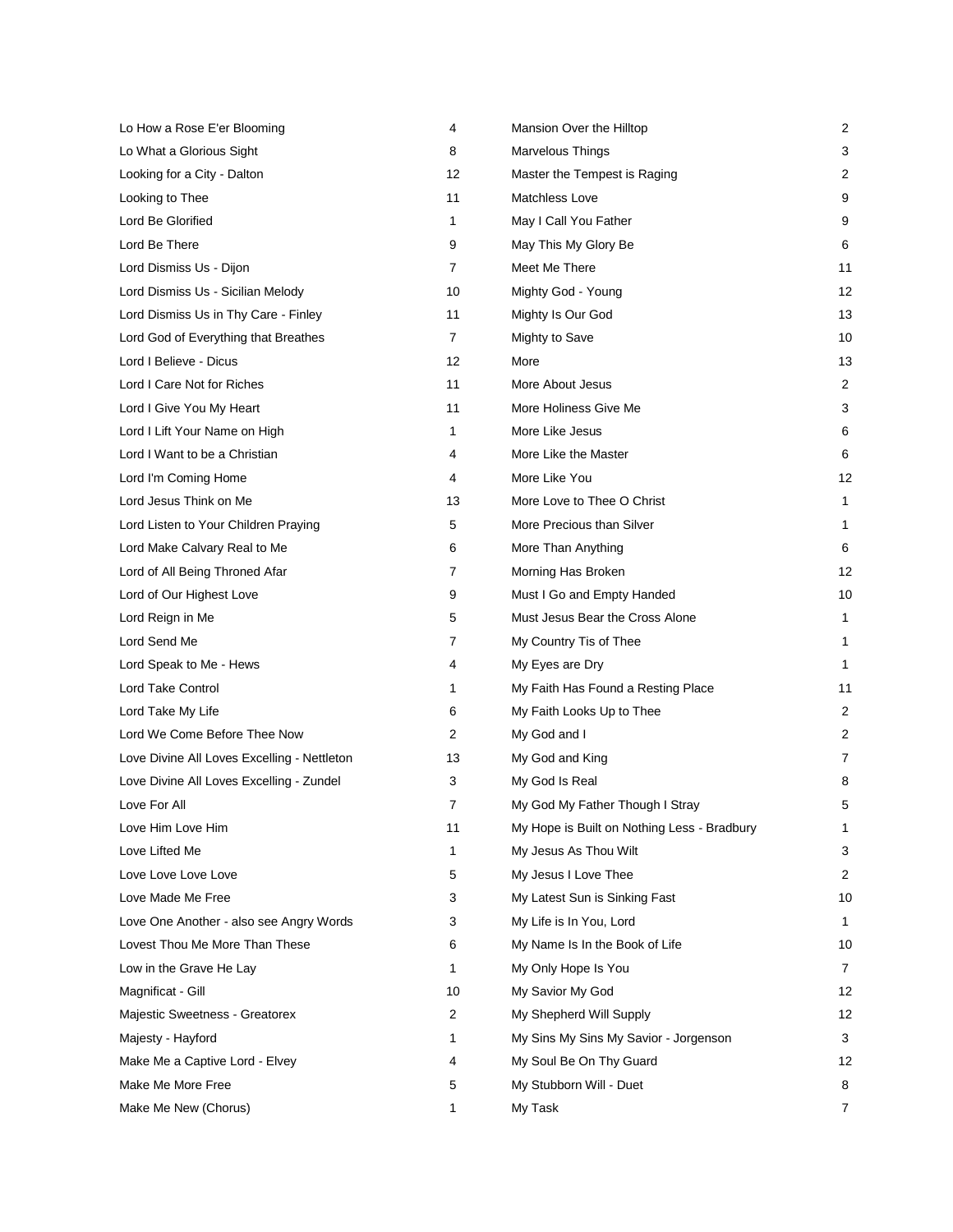| My Tribute                                  | 13             | O God of Infinite Mercy                    | 10 |
|---------------------------------------------|----------------|--------------------------------------------|----|
| Nailed to the Cross                         | 1              | O God Our Help in Ages Past - Bradbury     | 8  |
| Name of All Majesty                         | 5              | O God Our Help in Ages Past - Croft        | 4  |
| Near to the Heart of God                    | 1              | O God Thou Art My God Alone                | 13 |
| Nearer My God to Thee                       | 3              | O God We Praise Thee and Confess - Tallis  | 11 |
| <b>Nearer Still Nearer</b>                  | 2              | O Grant Us Light                           | 13 |
| <b>Nearer the Cross</b>                     | $\overline{7}$ | O Happy Day - Rimbault                     | 3  |
| Night with Ebon Pinion                      | $\overline{7}$ | O Holy City Seen of John                   | 12 |
| No One Above You                            | 9              | O Holy Night                               | 1  |
| No One Ever Cared for My Like Jesus         | 2              | O Holy Savior Friend Unseen                | 12 |
| No Other Name - Gay                         | 12             | O How He Loves You and Me                  | 1  |
| No Parting There                            | $\overline{7}$ | O How I Love Jesus - Bradbury              | 2  |
| No Tears in Heaven                          | 2              | O How Kindly Hast Thou Led Me              | 3  |
| No Tears Up There                           | 13             | O How Love I Thy Law                       | 12 |
| Nobody Fills My Heart Like Jesus            | 12             | O How Shall I Receive Thee                 | 5  |
| None of Self and All of Thee                | 4              | O I Want to See Him                        | 10 |
| Not a Step Without Jesus                    | 5              | O If My House Is Built Upon a Rock         | 12 |
| Not I But Christ (Lunch)                    | 9              | O Jesus I have Promised                    | 1  |
| Not Now But in the Coming Years             | 11             | O Jesus King Most Wonderful                | 12 |
| Nothing But the Blood                       | 1              | O Listen to Our Wondrous Story             | 3  |
| Now Rest Beneath Night's Shadow             | 13             | O Little Town of Bethlehem - Redner        | 1  |
| Now Thank We All Our God - Crüger           | 4              | O Lord of Heaven and Earth and Sea         | 12 |
| Now Thank We All Our God - Fritsch          | 10             | O Lord Our Lord - Palmer                   | 1  |
| Now the Day is Over                         | 4              | O Lord Our Lord - Stafford                 | 12 |
| Now the Laborer's Task is Over              | 12             | O Lord We Praise Thy Name                  | 5  |
| Now to Him                                  | 10             | O Lord You're Beautiful                    | 7  |
| Now Unto the King Eternal                   | 12             | O Love That Will Not Let Me Go - Peace     | 4  |
| O Be Joyful in the Lord                     | 13             | O Master Let Me Walk with Thee             | 1  |
| O Christ the Healer - Ramsay                | 5              | O Perfect Love                             | 10 |
| O Church Arise                              | 13             | O Praise the Lord All Ye Nations           | 3  |
| O Come All Ye Faithful                      | 1              | O Praise the Lord My Soul                  | 7  |
| O Come Let Us Adore Him                     | 1              | O Sacred Head                              | 1  |
| O Come O Come Emmanuel                      | 3              | O Savior Bless Us Ere We Go                | 13 |
| O Draw Me Lord                              | 10             | O Savior Mine                              | 13 |
| O for a Closer Walk with God - Dykes        | 4              | O Say But I'm Glad                         | 12 |
| O for a Faith that Will Not Shrink - Gläser | 3              | O Soul Come to Jesus                       | 4  |
| O for a Heart to Praise My God - Glaser     | 10             | O Spread the Tidings Round                 | 6  |
| O for a Heart to Praise My God - Haweis     | 10             | O the Depth and the Riches                 | 3  |
| O for a Heart to Praise My God - Pond       | 10             | O the Rock Tis a Cleft                     | 11 |
| O for a Heart to Praise My God - Simpson    | 10             | O the Things We May Do                     | 11 |
| O for a Thousand Tongues to Sing - Gardiner | 12             | O They Tell Me of a Home                   | 9  |
| O for a Thousand Tongues to Sing - Gläser   | 4              | O Think of a Home Over There               | 10 |
| O God of Bethel - Haydn                     | 13             | O Thou Fount of Every Blessing - Nettleton | 1  |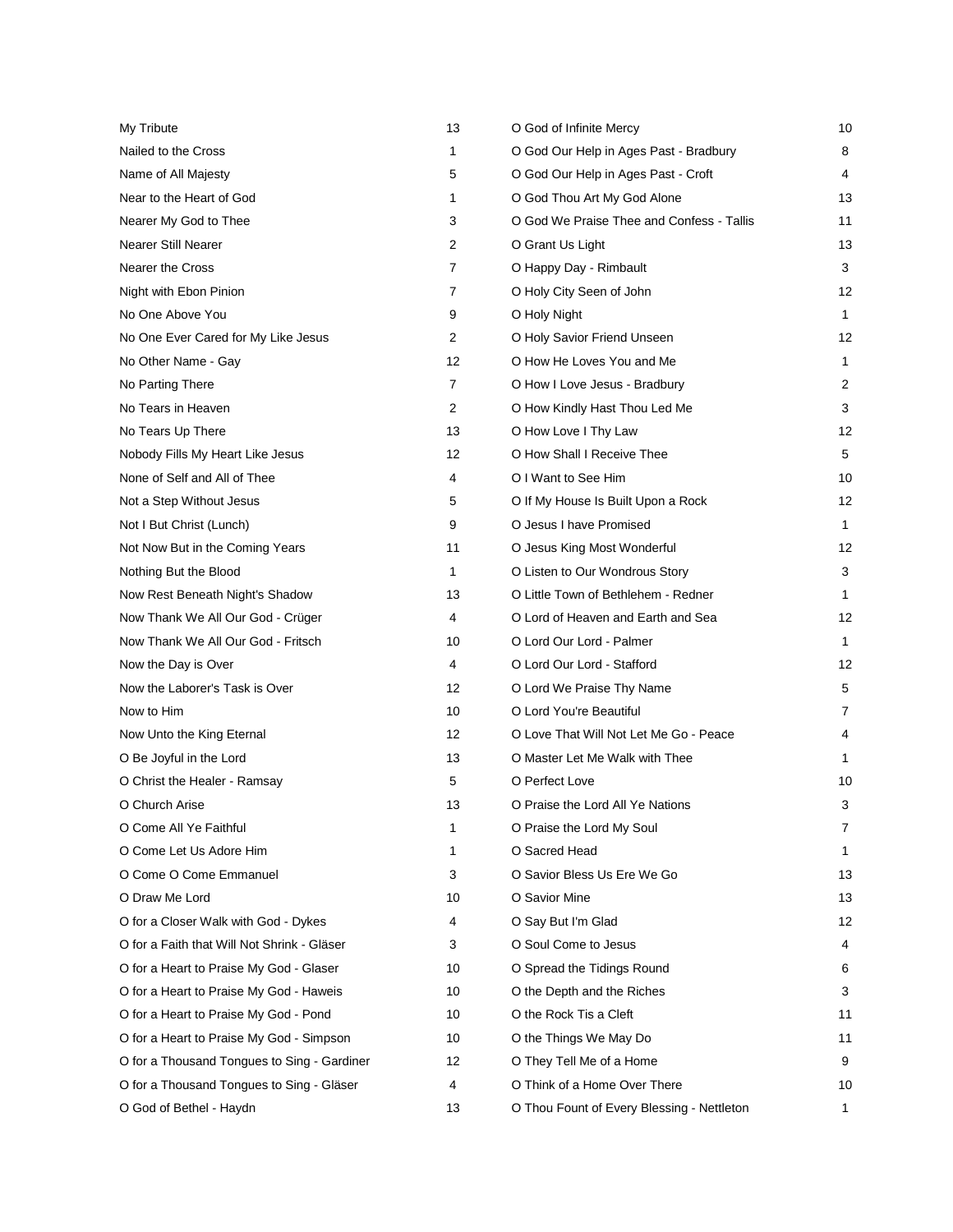| O to be Like Thee                   | 1  | Pierce My Ear                                | 4            |
|-------------------------------------|----|----------------------------------------------|--------------|
| O Why Not Tonight                   | 8  | Poured Out Like Wine                         | 8            |
| O Word of God Incarnate             | 11 | Praise Him Praise Him                        | 1            |
| O Worship the King - Haydn          | 1  | Praise My Soul the King of Heaven - Goss     | 13           |
| O Zion Haste                        | 7  | Praise the Lord His Glories Show             | 13           |
| Oft We Come Together                | 4  | Praise the Lord O Heavens Adore Him - Haydn  | 7            |
| On and On We Walk Together          | 6  | Praise the Lord Ye Heavens Adore Him - Mason | 1            |
| On Bended Knee                      | 1  | Praise the Name of Jesus                     | 1            |
| On Jordan's Stormy Banks - McIntosh | 1  | Praise the Savior Ye Who Know Him            | 11           |
| On Jordan's Stormy Banks - O'Kane   | 2  | Praise to God Immortal Praise                | 5            |
| On the Cross                        | 11 | Praise to the Lord the Almighty              | 4            |
| On the Cross of Calvary - GFG/Gills | 7  | Pray All the Time                            | 8            |
| On Zion's Glorious Summit           | 3  | Prayer of Jabez                              | 6            |
| Once in Royal David's City          | 12 | Precious Lord Take My Hand                   | 9            |
| One Blessed Hour with Jesus         | 11 | <b>Precious Memories</b>                     | 2            |
| One Day                             | 1  | Prepare to Meet Thy God - Stanley            | 10           |
| One Lord                            | 4  | Prince of Peace Control My Will              | 7            |
| One Step At a Time                  | 8  | Psalm 019 (The Law of the Lord)              | 9            |
| One Sweetly Solemn Thought          | 7  | Psalm 103                                    | 13           |
| One Thing I Ask                     | 10 | Psalm 137                                    | 4            |
| Only a Shadow Between               | 11 | Purer in Heart O God                         | 2            |
| Only a Step                         | 9  | <b>Purer Yet and Purer</b>                   | 8            |
| Only in Thee                        | 1  | Reach Out to Jesus                           | 7            |
| <b>Onward Christian Soldiers</b>    | 2  | Ready to Suffer                              | 3            |
| Open My Eyes that I May See         | 5  | Reapers are Needed                           | 7            |
| Open My Heart                       | 4  | Redeemed - Ganus                             | 9            |
| Open Our Eyes Lord - Cull           | 1  | Redeemed - Kirkpatrick                       | $\mathbf{1}$ |
| Open the Eyes of My Heart           | 6  | <b>Refiners Fire</b>                         | 4            |
| Our Blest Redeemer ere He Breathed  | 12 | Rejoice in the Lord                          | 10           |
| Our Day of Praise is Done           | 12 | Rejoice in the Lord Always                   | 2            |
| Our God (Is Greater)                | 13 | Rejoice the Lord is King - Darwall           | 6            |
| Our God He is Alive                 | 1  | Rejoice the Lord is King - Schneider         | 6            |
| Our God Reigns                      | 5  | Rejoice Ye Pure in Heart - Messiter          | 10           |
| Our Heavenly Father Understands     | 11 | Remember Me O Mighty One                     | 7            |
| Our King Immanuel                   | 9  | Remembrance                                  | 7            |
| Out of My Bondage                   | 4  | Remind Me Dear Lord                          | 6            |
| Paradise Valley                     | 2  | <b>Renew Thy Church</b>                      | 8            |
| Pass It On                          | 7  | Rescue the Perishing                         | 4            |
| Pass Me Not                         | 5  | Rest for the Weary                           | 12           |
| Peace in the Valley                 | 9  | <b>Restore My Soul</b>                       | $\mathbf{1}$ |
| Peace Perfect Peace                 | 1  | <b>Resurrection - Mosley</b>                 | 11           |
| People Join in Exultation           | 13 | <b>Revelation Song</b>                       | 12           |
| People Need the Lord (Chorus)       | 1  | Revive Us O Lord                             | 11           |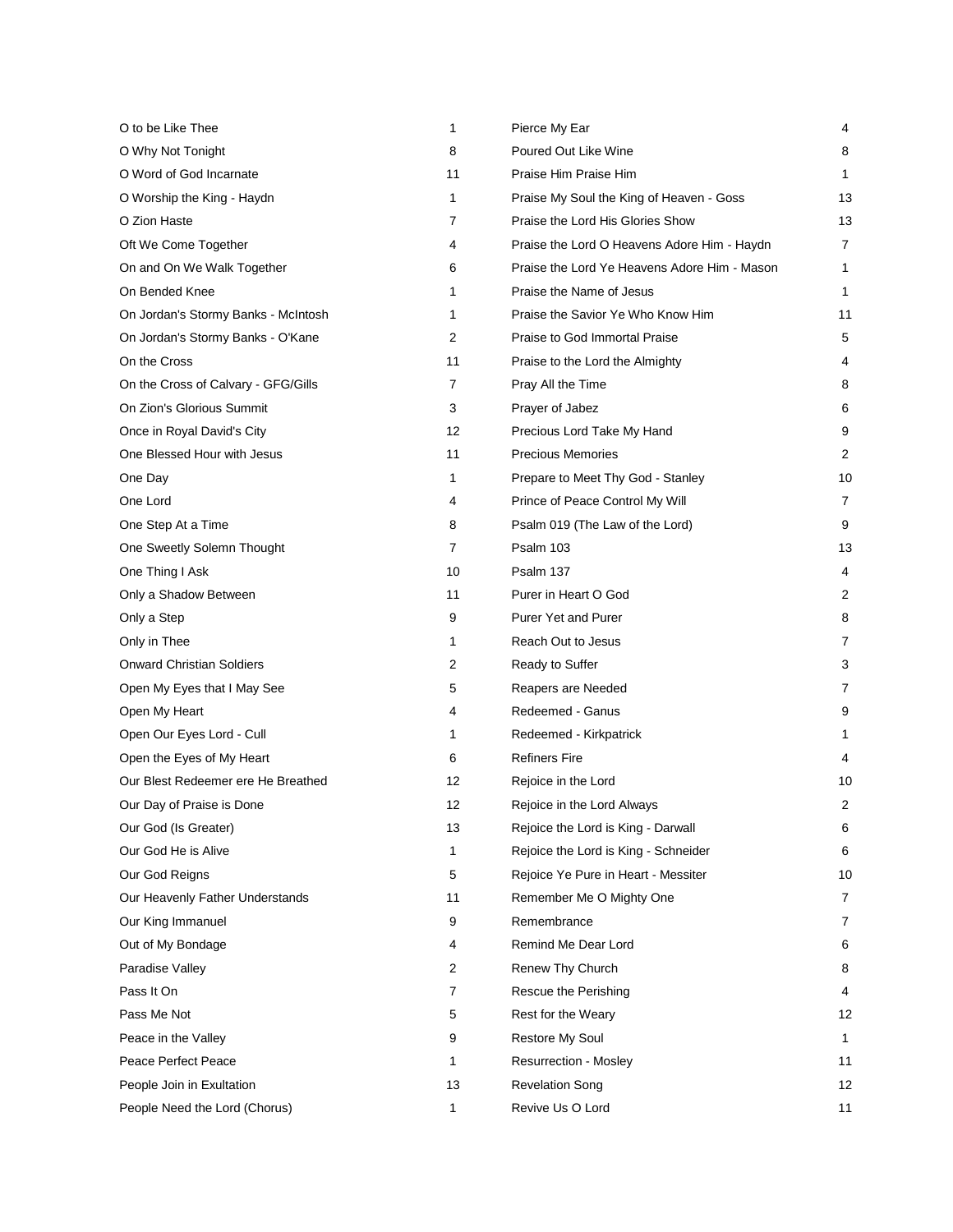| Ring Out the Message                       | 3  | Shout to the North                      | 8              |
|--------------------------------------------|----|-----------------------------------------|----------------|
| Rise Up O Church of God - Williams         | 3  | Showers Of Blessing                     | 5              |
| Rise Up O Men of God - Walter              | 1  | Silent Night                            | 1              |
| Rise Up O Men of God - Williams            | 1  | Since I Have Been Redeemed              | 10             |
| Rock in the Desert                         | 11 | Since Jesus Came Into My Heart          | 8              |
| Rock of Ages - Hastings                    | 1  | Sing and Be Happy                       | 2              |
| Room at the Cross - Stanphill              | 6  | Sing Hallelujah to the Lord             | 8              |
| Room in God's Kingdom                      | 9  | Sing Me a Song About Jesus              | 11             |
| Safe in the Arms of Jesus                  | 1  | Sing On Ye Joyful Pilgrims              | 4              |
| Saints Lift Your Voices                    | 8  | Sing Praise to God Who Reigns Above     | 6              |
| Salvation Belongs to Our God               | 9  | Sing to God That All May Hear           | 13             |
| Salvation Has Been Brought Down            | 6  | Sing to Me of Heaven                    | 1              |
| Sanctuary                                  | 10 | Sing We Now of Christmas                | 4              |
| Satisfied                                  | 6  | Sing with All the Saints                | 10             |
| Saved by Grace                             | 10 | Sing with All the Sons of Glory         | 10             |
| Savior Again to Thy Dear Name              | 13 | Sinner Saved by Grace                   | 10             |
| Savior Breathe an Evening Blessing         | 10 | Sinners Jesus Will Receive - McGranahan | 4              |
| Savior Divine Dwell in My Heart            | 11 | Sitting at the Feet of Jesus - Hull     | 7              |
| Savior Grant Me Rest and Peace             | 6  | So Send I You by Grace Made Strong      | 6              |
| Savior I Look to Thee                      | 11 | So Tender So Precious                   | 13             |
| Savior Lead Me                             | 6  | Softly and Tenderly                     | 1              |
| Savior Like a Shepherd Lead Us             | 3  | Softly Now the Light of Day             | 10             |
| Savior More than Life to Me                | 10 | Soldiers of Christ Arise - Bradbury     | 2              |
| Savior Teach Me - Innocents                | 10 | Soldiers of Christ Arise - Elvey        | $\overline{7}$ |
| Savior Teach Me - Strattner                | 10 | Somebody Did a Golden Deed              | 13             |
| Savior Teach Me - Weber                    | 10 | Something Beautiful                     | $\overline{c}$ |
| Savior Thy Dying Love                      | 8  | Son of God Eternal Savior               | 5              |
| See His Glory                              | 5  | Son of Man                              | 3              |
| Seek Ye First                              | 1  | Song for the Nations                    | 5              |
| Seeking the Lost                           | 4  | Soon and Very Soon                      | 1              |
| Send the Light                             | 4  | Soul a Savior Thou Art Needing          | 10             |
| Send Your Rain                             | 5  | Sound the Battle Cry                    | 7              |
| Servant Song                               | 1  | Sowing the Seed of the Kingdom          | 9              |
| Shall I Crucify My Savior (congregational) | 10 | Speak Lord in the Stillness - Green     | 13             |
| Shall We Gather at the River               | 1  | Speak O Lord                            | 12             |
| Sheltered In the Arms of God               | 9  | Spirit of God Descend Upon My Heart     | 10             |
| Shepherd of Souls Refresh - Damon          | 13 | Spirit of the Living God                | 7              |
| Shepherd of Tender Youth - Bunnett         | 12 | Stand by Me                             | 13             |
| Shine Down                                 | 7  | Stand Still and See His Glory           | 6              |
| Shine Jesus Shine                          | 1  | Stand Up and Bless the Lord - Lockhart  | 6              |
| Shine On Us                                | 9  | Stand Up and Glorify the Lord           | 9              |
| Shout Hallelujah                           | 11 | Stand Up Stand Up for Jesus - Webb      | 1              |
| Shout to the Lord                          | 1  | Standing by the River                   | 6              |
|                                            |    |                                         |                |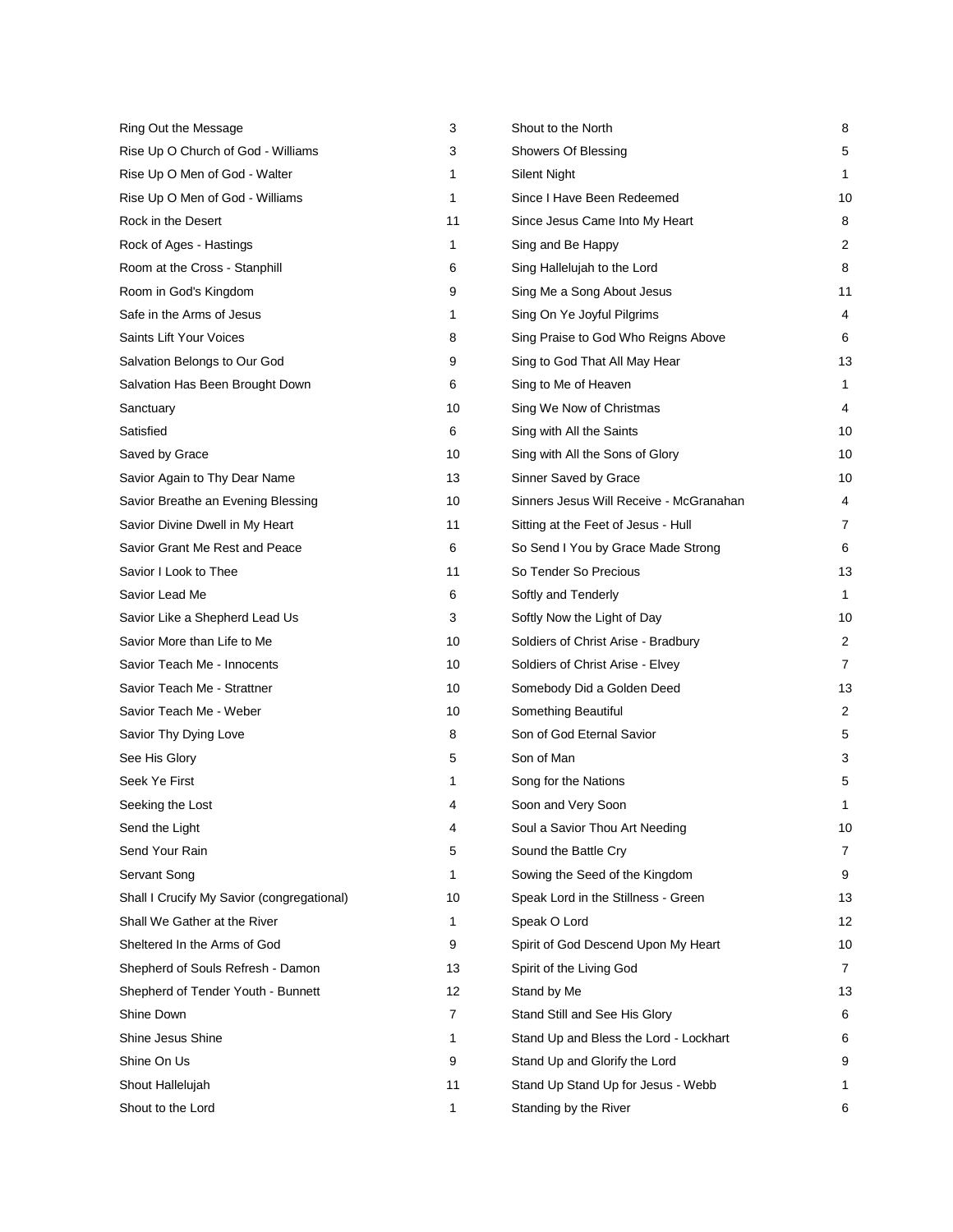| Standing in the Need of Prayer               | $\overline{7}$ | <b>Tear Drops of Mercy</b>                  | 8              |
|----------------------------------------------|----------------|---------------------------------------------|----------------|
| Standing on the Promises                     | $\mathbf{1}$   | Tell His Praise in Song and Story - Moore   | 2              |
| <b>Standing Outside</b>                      | 12             | Tell It to Jesus Alone                      | 9              |
| Standing There For Me                        | 8              | Tell Me the Old Old Story                   | 5              |
| <b>Steal Away</b>                            | 5              | Tell Me the Story of Jesus                  | 2              |
| Step By Step                                 | 1              | Tell the Good News                          | 10             |
| Stepping in the Light                        | 5              | Ten Thousand Angels                         | 1              |
| Still                                        | 9              | <b>Ten Thousand Reasons</b>                 | 12             |
| Still Still with Thee - Mendelssohn          | 11             | Thank You Lord - Jernigan                   | 2              |
| Still Still with Thee - Sankey               | 11             | Thank You Lord - Mabry                      | 4              |
| Sun of My Soul                               | 8              | Thank You Lord - Sykes                      | 6              |
| Sunlight                                     | 2              | That Dreadful Night - Sanderson             | $\overline{7}$ |
| Surely Goodness and Mercy                    | 6              | That Dreadful Night - Wilson                | $\overline{7}$ |
| Surely the Presence of the Lord              | $\overline{7}$ | That Last Lonely Mile                       | 10             |
| Surrender                                    | 11             | That We Might Be One                        | 11             |
| Surround Us Lord                             | $\overline{7}$ | That's Why We Praise Him                    | 4              |
| <b>Sweet Adoration</b>                       | 4              | The Angels Will Sing Welcome Home           | 11             |
| Sweet Aroma                                  | 6              | The Battle Belongs to the Lord              | 4              |
| Sweet Beulah Land                            | 12             | The Blessing Song                           | 6              |
| Sweet By and By                              | 9              | The Blood that Stained the Old Rugged Cross | 11             |
| Sweet Hour of Prayer                         | 4              | The Bond of Love                            | 1              |
| Sweet is the Promise                         | 5              | The Bread and Cup                           | 8              |
| Sweet Moment of Prayer                       | 11             | The Breaking of Bread                       | 11             |
| <b>Sweet Peace</b>                           | $\overline{7}$ | The Christian's Welcome Home                | 10             |
| <b>Sweet Sweet Spirit</b>                    | 2              | The Church's One Foundation - Webb          | 1              |
| Sweet Will of God                            | 8              | The Church's One Foundation - Wesley        | 1              |
| Sweeter as the Years Go By                   | 10             | The Cross is Not Greater                    | 13             |
| Sweeter Than All                             | 10             | The Day of Resurrection - Smart             | 6              |
| Take My Hand and Lead Me                     | 4              | The Day Thou Gavest - Scholefield           | 12             |
| Take My Life and Let It Be - Havergal        | 8              | The End of the Way                          | 11             |
| Take My Life and Let It Be - Malan           | 8              | The Family of God - Gaither                 | 2              |
| Take My Life and Let It Be - McIntosh        | 8              | The Family Prayer Song                      | 10             |
| Take My Life and Let It Be - Mozart          | 8              | The Fight is On                             | 13             |
| Take My Life Lead Me Lord                    | 10             | The First Lord's Day                        | 10             |
| Take My Life O Father Mold It - Stevenson    | 8              | The First Million Years                     | 10             |
| Take the Name of Jesus with You              | 4              | The First Noel                              | 1              |
| Take the World but Give Me Jesus - Sanderson | 7              | The Gloryland Way                           | 1              |
| Take the World but Give Me Jesus - Sweney    | $\overline{7}$ | The God of Abraham Praise                   | 6              |
| Take Time to be Holy                         | 3              | The Gospel is for All                       | 8              |
| Tarry With Me                                | 8              | The Great Physician                         | 6              |
| Teach Me Lord to Wait                        | $\overline{7}$ | The Great Redeemer                          | 6              |
| Teach Me Thy Way O Lord                      | 6              | The Greatest Command                        | 1              |
| Teach Me Your Way O Lord                     | 6              | The Hand that Was Wounded for Me            | 11             |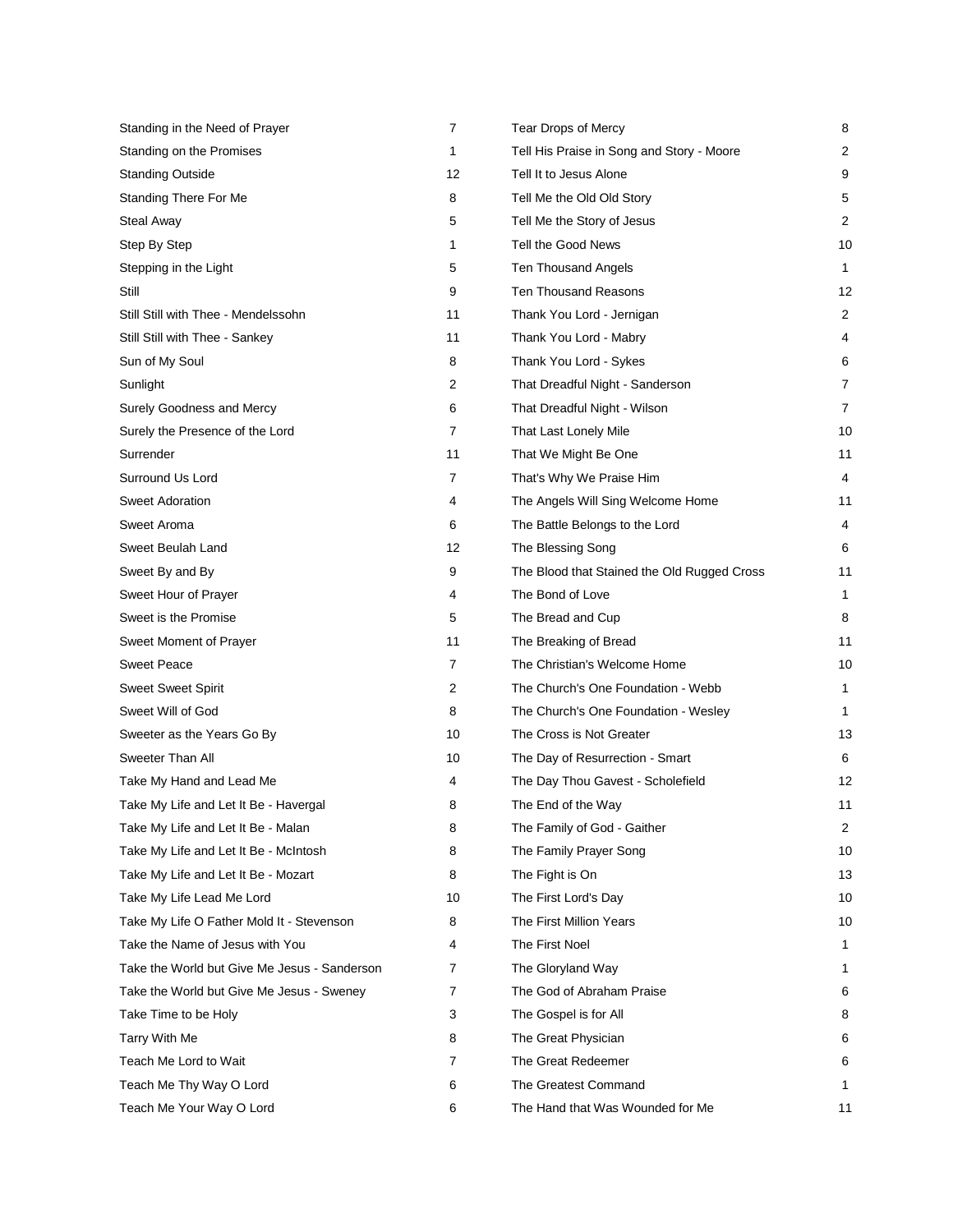| The Haven of Rest                              | 10             | The Walls Came Tumbling Down                 | 6              |
|------------------------------------------------|----------------|----------------------------------------------|----------------|
| The Head that Once was Crowned                 | 7              | The Way of the Cross                         | 2              |
| The Heart of a Servant                         | 8              | The Way That He Loves                        | 6              |
| The Heart of Worship                           | 9              | The Wise Man and the Foolish Man             | 12             |
| The Heart Shall Reap in Joy                    | 5              | The World's Bible                            | 6              |
| The Heavens Unfold Your Glory                  | 13             | There is a Balm in Gilead                    | 4              |
| The Joy of the Lord - Paris                    | 7              | There is a Crown for Me                      | 6              |
| The King of Love My Shepherd Is - Irish melody | $\overline{7}$ | There is a Fountain                          | $\mathbf{1}$   |
| The King Shall Come - Wyeth                    | 5              | There is a Gate                              | 7              |
| The Kingdom is Spreading                       | 13             | There is a Green Hill Far Away - Arne        | 11             |
| The Last Mile of the Way                       | 10             | There is a Green Hill Far Away - Horsley     | 11             |
| The Light of the World is Jesus                | 13             | There is a Green Hill Far Away - Shepard     | 11             |
| The Lily of the Valley                         | 3              | There is a Habitation                        | 2              |
| The Longer I Serve Him                         | 12             | There is a Place of Refuge                   | 9              |
| The Lord Bless You and Keep You - Lutkin       | 1              | There is a Redeemer                          | 3              |
| The Lord Has Been Mindful of Me                | 4              | There is a Rock                              | 11             |
| The Lord in Zion Reigneth                      | 13             | There is a Savior                            | 7              |
| The Lord is in His Holy Temple - Kirkpatrick   | $\overline{c}$ | There is a Sea                               | 6              |
| The Lord Is My Shepherd - Showalter            | 12             | There is No Condemnation                     | 3              |
| The Lord My Shepherd Is - Bradbury             | 3              | There Is No Other Name                       | 10             |
| The Lord Thy God                               | 6              | There is Power in the Blood                  | 7              |
| The Lord's My Shepherd - Campbell              | 1              | There is Rest Sweet Rest                     | 7              |
| The Lord's My Shepherd - Irvine                | 6              | There is Sunshine in My Soul                 | 3              |
| The Lord's Prayer - Malotte                    | 12             | There Stands a Rock                          | 8              |
| The Lord's Supper - Teddlie                    | 1              | There's a Church in the Valley               | 11             |
| The Love of God - Beazley                      | 8              | There's a Crown for Your Cross               | 13             |
| The Love of God - Lehman                       | 8              | There's a Fountain Free                      | $\mathbf{1}$   |
| The New Song                                   | 6              | There's a Garden                             | 9              |
| The Ninety and Nine                            | 8              | There's a Great Day Coming                   | 8              |
| The Offering of Calvary                        | 10             | There's a Holy and Beautiful City            | 7              |
| The Old Rugged Cross                           | 1              | There's a Land Beyond the River              | 10             |
| The Peace of God                               | 13             | There's a Royal Banner                       | $\overline{2}$ |
| The Power of the Cross                         | 9              | There's a Song in the Air                    | 4              |
| The Providence of God                          | 12             | There's a Stirring                           | 3              |
| The Rainbow of Love                            | 12             | There's a Stranger at the Door               | 7              |
| The Rock That Is Higher                        | 6              | There's a Wideness in God's Mercy - Babilone | 11             |
| The Sands of Time                              | 8              | There's a Wideness in God's Mercy - Tourjée  | 11             |
| The Savior is Waiting                          | 13             | There's Not a Friend (No Not One)            | 1              |
| The Sinless Summerland                         | 12             | There's Something About That Name            | 2              |
| The Spacious Firmament on High                 | 6              | They Watched Him There                       | 12             |
| The Star Spangled Banner                       | 3              | They'll Know We Are Christians by Our Love   | $\mathbf{1}$   |
| The Steadfast Love of the Lord - Bessire       | 6              | Thine Is the Glory                           | 11             |
| The Voice of Jehovah                           | 13             | This is for Me                               | 7              |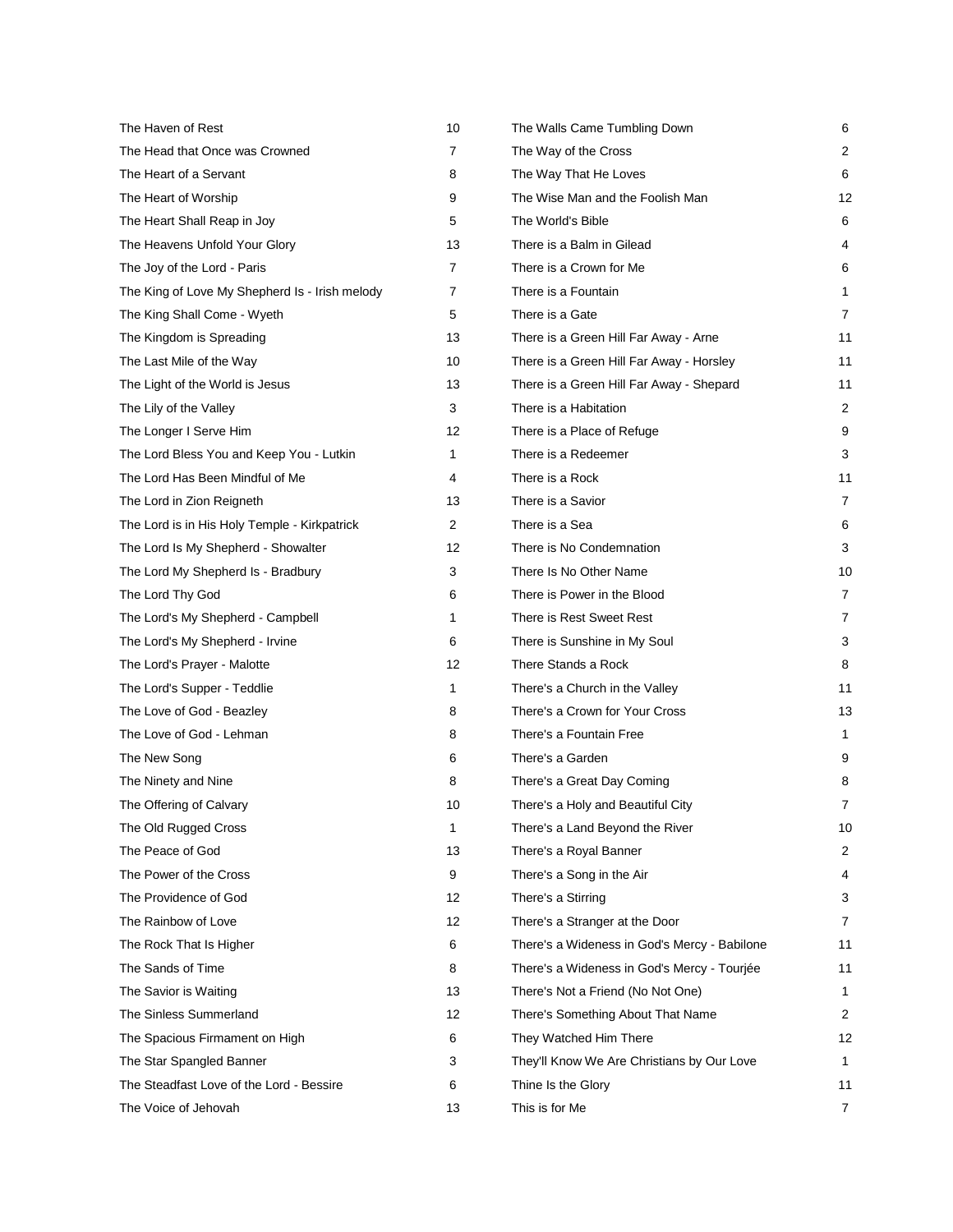| This is My Father's World                          | 2  | To Us a Child of Hope is Born - Mason      | 3              |
|----------------------------------------------------|----|--------------------------------------------|----------------|
| This is My Prayer                                  | 6  | To You We Sing                             | $\overline{7}$ |
| This is the Day - Garrett                          | 1  | Tomorrow May Be Too Late                   | 11             |
| This is the Day the Lord Hath Made - Arne/Harrison | 7  | Too Late                                   | 13             |
| This is the Day the Lord Hath Made - Chapin        | 7  | True Hearted Whole Hearted                 | 9              |
| This Little Light of Mine                          | 4  | <b>Trust and Obey</b>                      | 1              |
| This World is Not My Home                          | 2  | <b>Trusting Jesus - Sankey</b>             | 6              |
| Thomas' Song                                       | 3  | Trusting Jesus - Weber                     | 6              |
| Thou Art Merciful O Father                         | 11 | <b>Tune Our Hearts</b>                     | 8              |
| Thou Art the Way - Welch                           | 2  | Turn My Heart                              | 4              |
| Thou Art Worthy                                    | 5  | Turn Your Eyes Upon Jesus                  | 4              |
| Thou Art Worthy Great Jehovah                      | 4  | Twas on that Hill                          | 3              |
| Thou Didst Leave Thy Throne                        | 8  | Twas on that Night - William               | 10             |
| Thou Thinkest Lord of Me                           | 9  | Under His Wings                            | 9              |
| Thou Whose Almighty Word                           | 10 | Unsearchable Riches                        | 13             |
| Though Your Sins Be As Scarlet                     | 5  | Unto the Hills - Purday                    | 1              |
| Through It All (Chorus only)                       | 9  | Unto Thee O Lord                           | 1              |
| Throw Out the Life Line                            | 2  | Upon the Banks of Jordan Stood             | 8              |
| Thus Remember Me                                   | 7  | Use Me My Lord                             | 1              |
| Thy Kingdom Come                                   | 5  | Victory Chant                              | 12             |
| Thy Loving Kindness                                | 6  | Victory in Jesus                           | 2              |
| Thy Supper Lord Before Us Spread                   | 12 | Wake Up O Sleeper                          | 3              |
| Thy Word                                           | 1  | Walk in the Light - Greatorex              | 13             |
| Til He Come - Bortnianski                          | 8  | Walk With Me                               | 6              |
| Til He Come - Haydn                                | 8  | Walking Alone at Eve                       | 5              |
| Til He Come - Redhead                              | 8  | Walking in the Light - Beazley             | 11             |
| Til My Faith Becomes Sight                         | 5  | Washed in the Blood                        | 5              |
| Til the Storm Passes By                            | 5  | Watch and Pray                             | 8              |
| Tis Midnight And On Olive's Brow                   | 2  | <b>Watching You</b>                        | 6              |
| Tis My Happiness Below                             | 13 | Watchman Tell Us of the Night - Mason      | 7              |
| Tis Set the Feast Divine                           | 8  | Watchman Tell Us of the Night - Parry      | 7              |
| Tis So Sweet to Trust in Jesus                     | 3  | We are an Offering                         | 13             |
| Tis the Blessed Hour of Prayer                     | 8  | We are Called to Be God's People           | 10             |
| To Be Like Jesus - Traditional                     | 9  | We are Going Down the Valley               | 4              |
| To Canaan's Land I'm On My Way                     | 2  | We are the Body of Christ                  | 10             |
| To Christ Be True                                  | 2  | We are the Reason                          | 5              |
| To Glorify                                         | 7  | We Bow Down                                | 2              |
| To God Be the Glory                                | 1  | We Bring the Sacrifice of Praise           | 2              |
| To Him Who Sits On the Throne - Graafsma           | 6  | We Declare that the Kingdom of God is Here | 7              |
| To Our Redeemer's Glorious Name                    | 7  | We Fall Down                               | 9              |
| To the Harvest Fields                              | 11 | We Gather Together                         |                |
| To the Work                                        | 8  | We Give Thee but Thine Own - Schumann      |                |
| To Thee O God                                      | 13 | We Have Come Into His House                | 9              |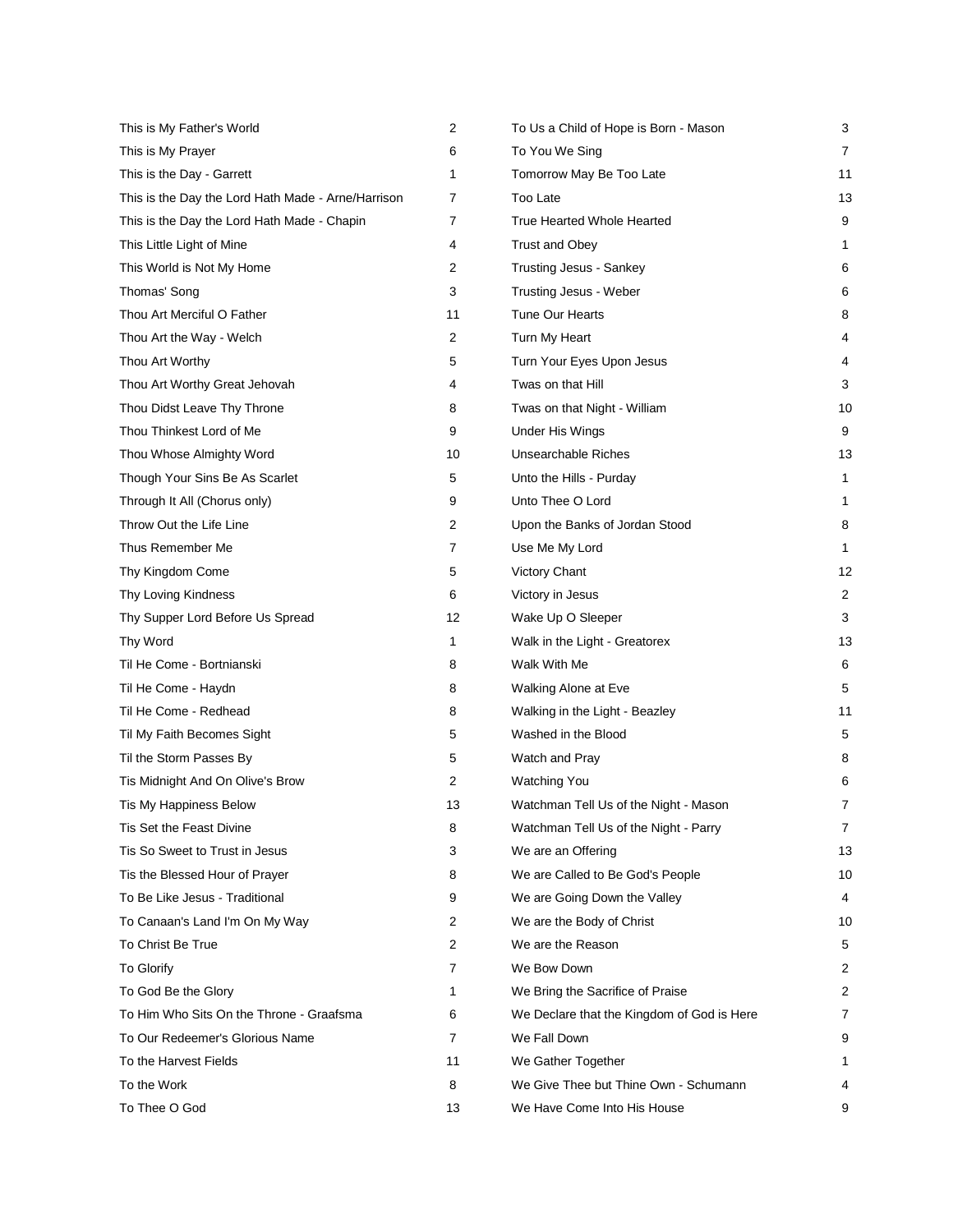| We Have Come to Worship Him                  | 7  | When He Cometh                           | 11 |
|----------------------------------------------|----|------------------------------------------|----|
| We Have Heard the Joyful Sound - Kirkpatrick | 3  | When I Can Read My Title Clear - Green   | 11 |
| We Live in a Changing World                  | 12 | When I Can Read My Title Clear - Lowry   | 11 |
| We Praise Thee God                           | 13 | When I Can Read My Title Clear - O'Kane  | 11 |
| We Praise Thee O God                         | 2  | When I Look into Your Holiness           | 5  |
| We Praise Thee O God Our Redeemer            | 5  | When I See the Blood                     | 9  |
| We Saw Thee Not                              | 1  | When I Survey the Wondrous Cross - Mason | 1  |
| We Shall Assemble                            | 8  | When Jesus Came to Jordan - Mann         | 5  |
| We Shall Behold Him                          | 6  | When Jesus Came to Jordan - Mehrtens     | 5  |
| We Shall Meet Some Day                       | 12 | When Jesus Came to Jordan - Munich       | 5  |
| We Shall See the King Some Day               | 7  | When Jesus Comes - Crosby/Doane          | 5  |
| We Sing Praises                              | 1  | When Jesus Comes - Gaines                | 5  |
| We Three Kings                               | 6  | When Love is Found                       | 5  |
| We Will Glorify                              | 2  | When Morning Comes                       | 6  |
| We Will Stand                                | 7  | When Morning Gilds the Skies             | 9  |
| We Will Worship the Lamb                     | 7  | When My Love to Christ Grows Weak        | 1  |
| We Will Worship You                          | 12 | When the Crimson Sun is Set              | 3  |
| We Worship and Adore You                     | 7  | When the Night Is Falling                | 5  |
| We Would See Jesus - Mendelssohn             | 11 | When the Roll is Called Up Yonder        | 6  |
| We'll Sing Hallelujah By and By              | 11 | When the Saints Go Marching In           | 12 |
| We'll Soon Be Done With Troubles and Trials  | 12 | When This Passing World is Done - Carr   | 7  |
| We'll Work Till Jesus Comes                  | 3  | When We All Get to Heaven                | 1  |
| We're Marching to Zion                       | 1  | When We See Christ                       | 6  |
| Were You There                               | 1  | Where Charity and Love Prevail           | 13 |
| We've a Story to Tell to the Nations         | 4  | Where Could I Go                         | 2  |
| What a Day That Will Be                      | 2  | Where Cross the Crowded Ways             | 12 |
| What a Friend We have in Jesus               | 3  | Where He Leads I'll Follow               | 8  |
| What a Mighty God We Serve                   | 1  | Where He Leads Me I Will Follow          | 2  |
| What a Savior                                | 4  | Where Livest Thou                        | 11 |
| What Child is This                           | 1  | Where Love Is in the Home                | 6  |
| What Heavenly Music                          | 8  | Where No One Stands Alone                | 1  |
| What is He Worth to Your Soul                | 11 | Where the Roses Never Fade               | 13 |
| What Shall It Be                             | 5  | Where the Spirit of the Lord Is          | 13 |
| What Shall it Profit                         | 11 | While Jesus Whispers to You              | 9  |
| What the Lord Has Done in Me                 | 5  | While on the Sea                         | 4  |
| What Will You Do With Jesus - Howard         | 5  | While Shepherds Watched - Handel         | 3  |
| What Will Your Answer Be                     | 10 | While Shepherds Watched - Wilson         | 4  |
| What Wondrous Love is This                   | 10 | While We Pray and While We Plead         | 9  |
| What Would Jesus Do                          | 12 | Whisper a Prayer                         | 12 |
| When All of God's Singers Get Home           | 10 | Whispering Hope - Winner (Hawthorne)     | 9  |
| When All Thy Mercies - Cole                  | 12 | Whiter than Snow                         | 9  |
| When Day's Shadows Lengthen                  | 13 | Who                                      | 12 |
| When He Comes in Glory By and By             | 2  | Who Am I - Goodman                       | 12 |